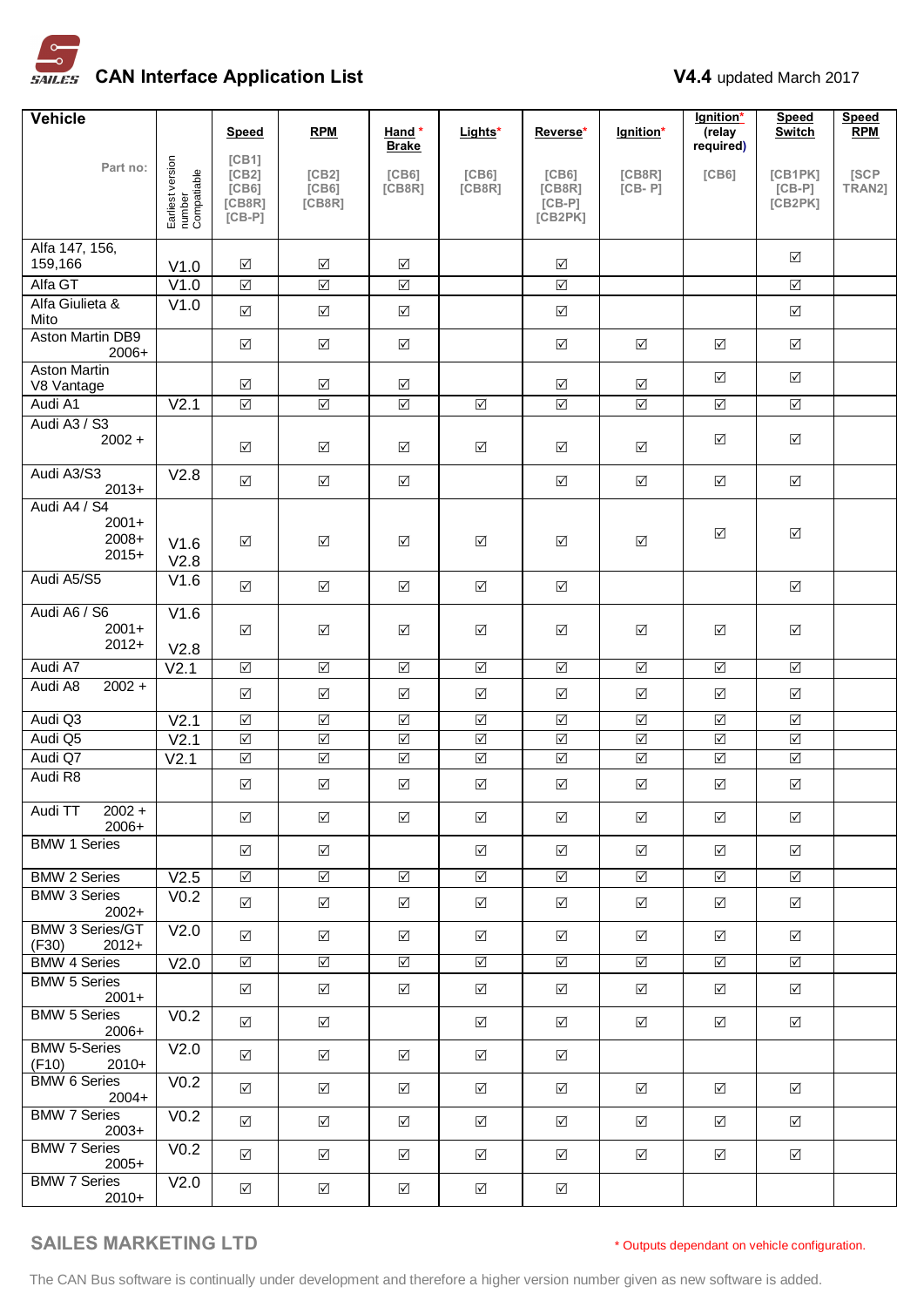

| <b>Vehicle</b>                                              |                                           |                                                            |                                 |                                 |                         |                                          |                      | lgnition*                       | <b>Speed</b>                   | <b>Speed</b>   |
|-------------------------------------------------------------|-------------------------------------------|------------------------------------------------------------|---------------------------------|---------------------------------|-------------------------|------------------------------------------|----------------------|---------------------------------|--------------------------------|----------------|
|                                                             |                                           | Speed                                                      | <b>RPM</b>                      | Hand *<br><b>Brake</b>          | Lights*                 | Reverse*                                 | lgnition*            | (relay<br>required)             | <b>Switch</b>                  | <b>RPM</b>     |
| Part no:                                                    | Earliest version<br>number<br>Compatiable | [CB1]<br>[CB2]<br>[C <sub>B6</sub> ]<br>[CB8R]<br>$[CB-P]$ | [CB2]<br>[C B 6]<br>[CB8R]      | [C <sub>B6</sub> ]<br>[CB8R]    | [C B 6]<br>[CB8R]       | [C B 6]<br>[CB8R]<br>$[CB-P]$<br>[CB2PK] | [CB8R]<br>$[CB - P]$ | [C <sub>B6</sub> ]              | [CB1PK]<br>$[CB-P]$<br>[CB2PK] | [SCP<br>TRAN2] |
| BMW MZ3 2002+                                               |                                           | $\boxed{\checkmark}$                                       | $\overline{\mathsf{v}}$         | $\boxed{\checkmark}$            | $\boxed{\checkmark}$    | $\boxed{\checkmark}$                     | $\Delta$             | $\boxed{\checkmark}$            | $\Delta$                       |                |
| <b>BMW X1</b>                                               | V <sub>2.0</sub>                          | $\Delta$                                                   | $\boxed{\checkmark}$            | $\boxed{\checkmark}$            | $\boxed{\checkmark}$    | $\boxed{\checkmark}$                     | $\boxed{\checkmark}$ | $\boxed{\checkmark}$            | $\boxed{\checkmark}$           |                |
| BMW X3                                                      | V2.0                                      | $\Delta$                                                   | $\overline{\mathsf{v}}$         | $\boxed{\checkmark}$            | $\boxed{\checkmark}$    | $\boxed{\checkmark}$                     | $\Delta$             | $\triangledown$                 | $\Delta$                       |                |
| BMW X5                                                      | V <sub>2.0</sub>                          | $\overline{\mathsf{v}}$                                    | $\Delta$                        | $\boxed{\checkmark}$            | $\sqrt{}$               | $\boxed{\checkmark}$                     | $\boxed{\checkmark}$ | $\boxed{\checkmark}$            | $\boxed{\checkmark}$           |                |
| BMW X6                                                      | V2.0                                      | $\overline{\mathsf{v}}$                                    | $\overline{\mathsf{v}}$         | $\boxed{\checkmark}$            | $\sqrt{}$               | $\boxed{\checkmark}$                     | $\Delta$             | $\Delta$                        | $\boxed{\checkmark}$           |                |
| Cadillac BLS,<br>CTS, DTS, XLR,<br>SRX, Escalade<br>$2006+$ |                                           | $\boxed{\checkmark}$                                       | $\boxed{\checkmark}$            | $\boxed{\checkmark}$            | $\boxed{\searrow}$      | $\boxed{\checkmark}$                     | $\boxed{\checkmark}$ | $\boxed{\searrow}$              | $\boxed{\checkmark}$           |                |
| <b>Chevrolet Aveo</b>                                       | V1.0                                      | $\boxed{\checkmark}$                                       | $\overline{\mathsf{v}}$         | $\boxed{\checkmark}$            | $\boxed{\checkmark}$    | $\boxed{\checkmark}$                     | $\Delta$             | $\sqrt{}$                       | $\boxed{\checkmark}$           |                |
| Chevrolet Captiva                                           | V1.0                                      | $\overline{\mathsf{v}}$                                    | $\overline{\mathsf{v}}$         | $\boxed{\checkmark}$            | $\boxed{\checkmark}$    | $\boxed{\checkmark}$                     | $\Delta$             | $\boxed{\checkmark}$            | $\Delta$                       |                |
| Chevrolet<br>Colorado<br>$2007+$                            | V1.0                                      | $\boxed{\checkmark}$                                       | $\boxed{\checkmark}$            | $\boxed{\checkmark}$            | $\sqrt{}$               | $\boxed{\checkmark}$                     | $\Delta$             | $\boxed{\checkmark}$            | $\boxed{\checkmark}$           |                |
| <b>Chevrolet Cruze</b>                                      | V1.0                                      | $\overline{\mathbf{Y}}$                                    | $\blacktriangledown$            | $\boxed{\checkmark}$            | $\boxed{\checkmark}$    | $\boxed{\checkmark}$                     | $\boxed{\checkmark}$ | $\boxed{\checkmark}$            | $\boxed{\checkmark}$           |                |
| <b>Chevrolet Epica</b>                                      | V1.0                                      | $\overline{\blacktriangleleft}$                            | $\overline{\blacktriangleleft}$ | $\boxed{\checkmark}$            | $\overline{\leq}$       | $\boxed{\checkmark}$                     | $\overline{\leq}$    | $\overline{\blacktriangledown}$ | $\boxed{\checkmark}$           |                |
| Chevrolet Orlando                                           | V1.0                                      | $\Delta$                                                   | $\boxed{\checkmark}$            | $\boxed{\checkmark}$            | $\Delta$                | $\boxed{\checkmark}$                     | $\Delta$             | $\boxed{\checkmark}$            | $\boxed{\checkmark}$           |                |
| Chrysler 300C<br>$2013+$                                    | V1.0<br>V3.2                              | $\Delta$                                                   | $\overline{\mathsf{v}}$         | $\boxed{\checkmark}$            | $\Delta$                | $\boxed{\checkmark}$                     | $\Delta$             | $\boxed{\checkmark}$            | $\boxed{\checkmark}$           |                |
| <b>Chrysler Crossfire</b>                                   |                                           | $\Delta$                                                   | $\boxed{\checkmark}$            | $\Delta$                        | $\boxed{\checkmark}$    | $\boxed{\checkmark}$                     |                      |                                 | $\boxed{\checkmark}$           |                |
| <b>Chrysler PT</b><br>Cruiser (Diesel)<br>$2006+$           |                                           | $\boxed{\checkmark}$                                       | $\boxed{\checkmark}$            | ☑                               | $\boxed{\checkmark}$    | $\Delta$                                 | $\Delta$             | $\boxed{\searrow}$              | $\boxed{\checkmark}$           |                |
| <b>Chrysler Sebring</b>                                     | V1.6                                      | $\sqrt{}$                                                  | $\Delta$                        | ☑                               | $\Delta$                | ☑                                        | $\Delta$             | ☑                               | ☑                              |                |
| Chrysler Voyager                                            | V1.6                                      | $\overline{\mathsf{v}}$                                    | $\boxed{\checkmark}$            | $\boxed{\checkmark}$            | $\boxed{\checkmark}$    | $\boxed{\checkmark}$                     | $\Delta$             | $\boxed{\checkmark}$            | $\boxed{\checkmark}$           |                |
| Citroen Berlingo<br>$2003+$                                 |                                           | ☑                                                          | ☑                               | ☑                               | ☑                       | ☑                                        |                      |                                 | ☑                              |                |
| Citroen C1 2007+                                            |                                           | $\overline{\leq}$                                          | $\Delta$                        | $\boxed{\checkmark}$            | $\boxed{\checkmark}$    | $\boxed{\checkmark}$                     | $\Delta$             | $\boxed{\checkmark}$            | $\boxed{\checkmark}$           |                |
| Citroen C2 2007+                                            |                                           | $\boxed{\checkmark}$                                       |                                 |                                 |                         |                                          |                      |                                 | $\boxed{\checkmark}$           |                |
| Citroen C3 2002+                                            |                                           | $\overline{\mathsf{v}}$                                    | $\sqrt{}$                       | $\Delta$                        | $\sqrt{ }$              | $\sqrt{ }$                               |                      |                                 | $\boxed{\checkmark}$           |                |
| Citroen C4                                                  |                                           | $\boxed{\checkmark}$                                       | $\Delta$                        | ☑                               | $\Delta$                | ☑                                        |                      |                                 | ☑                              |                |
| Citroen C4<br>$2007+$<br>Picasso                            |                                           | $\triangledown$                                            | $\Delta$                        | $\boxed{\checkmark}$            | $\Delta$                | $\sqrt{ }$                               |                      |                                 | $\boxed{\checkmark}$           |                |
| Citroen C5 2001+<br>$2008+$                                 |                                           | $\sqrt{}$                                                  | ☑                               | ☑                               | ☑                       | ☑                                        |                      |                                 | ☑                              |                |
| Citroen C8 2004+                                            |                                           | $\boxed{\checkmark}$                                       | $\triangledown$                 | $\sqrt{ }$                      | $\sqrt{}$               | ☑                                        |                      |                                 | ☑                              |                |
| Citroen C-Crosser                                           |                                           | $\overline{\leq}$                                          | $\Delta$                        | $\sqrt{ }$                      | $\overline{\mathbb{S}}$ | $\sqrt{ }$                               |                      |                                 | $\boxed{\checkmark}$           |                |
| Citroen DS3 / 4 / 5                                         |                                           | $\boxed{\checkmark}$                                       | $\boxed{\checkmark}$            | $\boxed{\checkmark}$            | $\Delta$                | $\boxed{\checkmark}$                     |                      |                                 | $\Delta$                       |                |
| Citroen Dispatch<br>$2007+$                                 | V1.0                                      | $\boxed{\checkmark}$                                       | $\triangledown$                 | $\Delta$                        |                         | ☑                                        |                      |                                 | ☑                              |                |
| Citroen Jumper<br>2006+                                     |                                           | $\Delta$                                                   | $\triangledown$                 | ☑                               | $\Delta$                | ☑                                        |                      |                                 | ☑                              |                |
| Citroen Nemo                                                | V1.0                                      | $\overline{\Delta}$                                        | $\overline{\blacktriangleleft}$ | $\overline{\blacktriangleleft}$ |                         | $\overline{\blacktriangleleft}$          |                      |                                 | $\overline{\Delta}$            |                |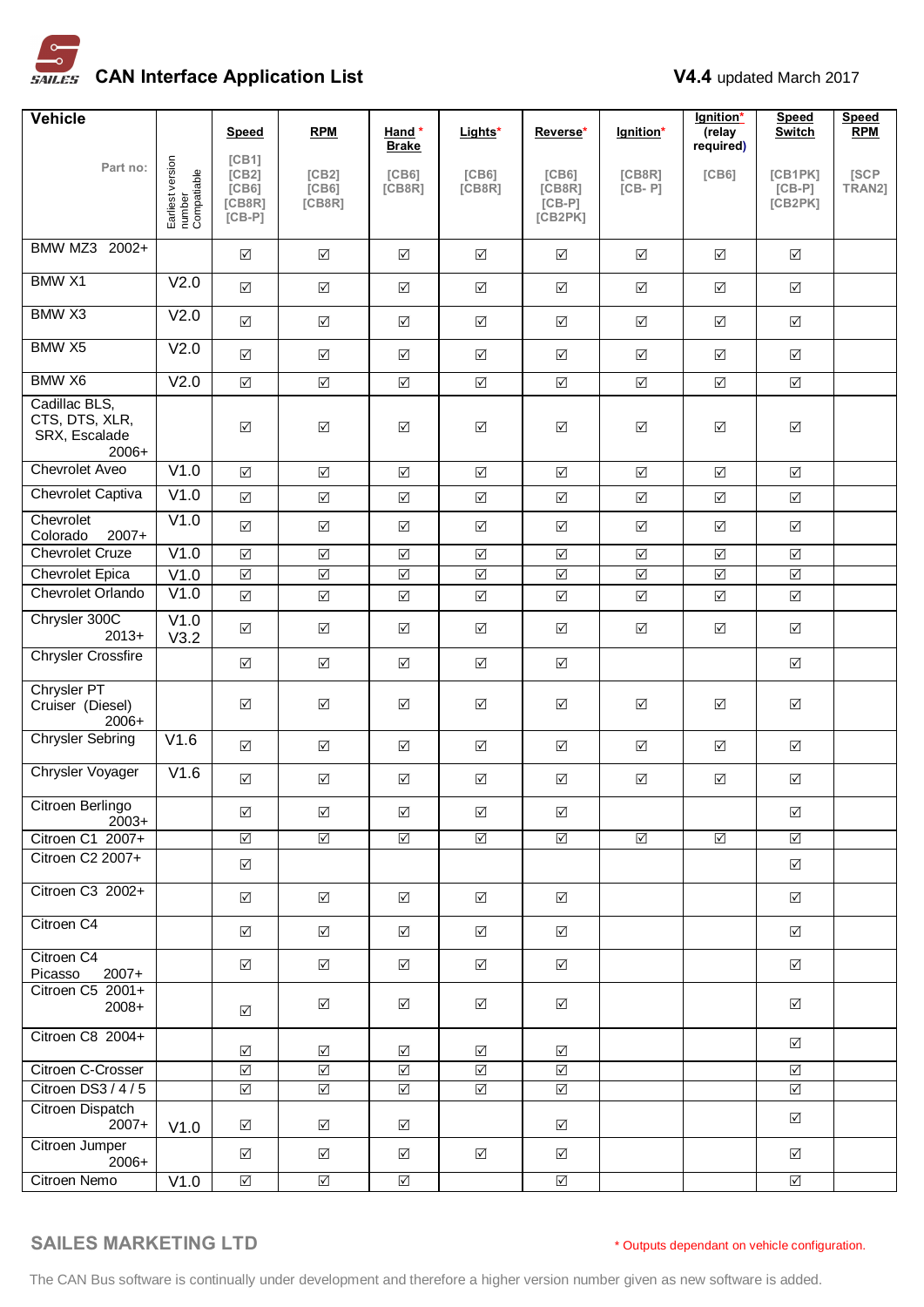

| <b>Vehicle</b>                  |                                           |                                                            |                                       |                              |                                 |                                                     |                                    | lgnition*               | <b>Speed</b>                   | <b>Speed</b>    |
|---------------------------------|-------------------------------------------|------------------------------------------------------------|---------------------------------------|------------------------------|---------------------------------|-----------------------------------------------------|------------------------------------|-------------------------|--------------------------------|-----------------|
|                                 |                                           | Speed                                                      | <b>RPM</b>                            | Hand *<br><b>Brake</b>       | Lights*                         | Reverse*                                            | lgnition*                          | (relay<br>required)     | <b>Switch</b>                  | <b>RPM</b>      |
| Part no:                        | Earliest version<br>number<br>Compatiable | [CB1]<br>[CB2]<br>[C <sub>B6</sub> ]<br>[CB8R]<br>$[CB-P]$ | [CB2]<br>[C <sub>B6</sub> ]<br>[CB8R] | [C <sub>B6</sub> ]<br>[CB8R] | [C <sub>B6</sub> ]<br>[CB8R]    | [C <sub>B6</sub> ]<br>[CB8R]<br>$[CB-P]$<br>[CB2PK] | [CB8R]<br>$[CB - P]$               | [C B 6]                 | [CB1PK]<br>$[CB-P]$<br>[CB2PK] | [SCP]<br>TRAN21 |
| Citroen Picasso<br>$2005+$      |                                           | $\Delta$                                                   | $\triangledown$                       | $\boxed{\checkmark}$         | $\overline{\mathsf{v}}$         | ☑                                                   |                                    |                         | $\Delta$                       |                 |
| Citroen Relay /<br>Jumper 2007+ | V1.1                                      | $\Delta$                                                   | $\boxed{\checkmark}$                  | ☑                            | $\Delta$                        | ☑                                                   | $\Delta$                           | $\boxed{\checkmark}$    | $\boxed{\checkmark}$           |                 |
| Citroen Xsara                   |                                           | $\Delta$                                                   | $\Delta$                              | $\boxed{\checkmark}$         | $\boxed{\checkmark}$            | $\Delta$                                            |                                    |                         | $\Delta$                       |                 |
| Dacia Duster                    | V3.2                                      | $\overline{\leq}$                                          | $\boxed{\checkmark}$                  | $\boxed{\checkmark}$         | $\boxed{\checkmark}$            | $\boxed{\checkmark}$                                | $\boxed{\checkmark}$               | $\boxed{\checkmark}$    |                                |                 |
| Dacia Logan                     | V3.2                                      | $\overline{\mathsf{M}}$                                    | $\Delta$                              | $\boxed{\checkmark}$         | $\overline{\vee}$               | $\overline{\vee}$                                   | $\overline{\vee}$                  | $\triangledown$         |                                |                 |
| Dacia Sandero /<br>Stepwagon    | V3.2                                      | $\Delta$                                                   | $\boxed{\checkmark}$                  | $\Delta$                     | $\boxed{\checkmark}$            | $\boxed{\checkmark}$                                | $\boxed{\checkmark}$               | $\boxed{\checkmark}$    | ☑                              |                 |
| Dodge Avenger                   | V1.0                                      | $\boxed{\checkmark}$                                       | $\boxed{\checkmark}$                  | $\Delta$                     | $\boxed{\checkmark}$            | $\boxed{\checkmark}$                                | $\boxed{\checkmark}$               | $\Delta$                | $\boxed{\checkmark}$           |                 |
| Dodge Caliber                   | V1.0                                      | $\boxed{\checkmark}$                                       | $\Delta$                              | $\Delta$                     | $\Delta$                        | $\boxed{\checkmark}$                                | $\sqrt{}$                          | $\Delta$                | $\boxed{\checkmark}$           |                 |
| Dodge Journey                   | $\overline{V1.0}$                         | $\Delta$                                                   | $\boxed{\checkmark}$                  | $\boxed{\checkmark}$         | $\Delta$                        | $\boxed{\checkmark}$                                | $\Delta$                           | $\boxed{\checkmark}$    | $\boxed{\checkmark}$           |                 |
| Dodge Nitro<br>$2007+$          | V1.0                                      | $\Delta$                                                   | $\Delta$                              | $\Delta$                     | $\Delta$                        | $\boxed{\checkmark}$                                | $\sqrt{}$                          | $\Delta$                | $\boxed{\checkmark}$           |                 |
| Dodge Ram<br>2006+              | V1.0                                      | $\boxed{\checkmark}$                                       | $\Delta$                              |                              |                                 |                                                     |                                    |                         | $\boxed{\checkmark}$           |                 |
| Ferrari F430<br>$2006+$         |                                           | $\boxed{\checkmark}$                                       | $\boxed{\checkmark}$                  | $\boxed{\checkmark}$         |                                 | $\boxed{\checkmark}$                                |                                    |                         | $\boxed{\checkmark}$           |                 |
| Fiat 500 / 500L /<br>500X       | V1.6                                      | $\overline{\mathsf{v}}$                                    | $\sqrt{}$                             | $\boxed{\checkmark}$         |                                 | $\Delta$                                            | $\boxed{\checkmark}$               | $\Delta$                | $\boxed{\checkmark}$           |                 |
| Fiat Brava / Bravo              | V1.6                                      | $\Delta$                                                   | $\Delta$                              | $\triangledown$              | $\Delta$                        | $\boxed{\checkmark}$                                | $\boxed{\checkmark}$               | $\boxed{\checkmark}$    | $\boxed{\checkmark}$           |                 |
| <b>Fiat Croma</b>               | V1.6                                      | $\overline{\mathsf{v}}$                                    | $\boxed{\checkmark}$                  | $\Delta$                     | $\boxed{\checkmark}$            | $\Delta$                                            | $\Delta$                           | $\Delta$                | $\Delta$                       |                 |
| Fiat Doblo 2006+                | V1.6                                      | $\overline{\mathsf{v}}$                                    | $\triangledown$                       | $\boxed{\checkmark}$         | $\Delta$                        | $\boxed{\checkmark}$                                | $\sqrt{}$                          | $\Delta$                | $\boxed{\checkmark}$           |                 |
| Fiat Ducato 2006+               | V1.1                                      | $\Delta$                                                   | $\boxed{\checkmark}$                  | $\Delta$                     | $\boxed{\checkmark}$            | $\boxed{\checkmark}$                                | $\boxed{\checkmark}$               | $\boxed{\checkmark}$    | $\boxed{\checkmark}$           |                 |
| Fiat Fiorino 2006+              | V <sub>2.1</sub>                          | $\overline{\mathsf{v}}$                                    | $\boxed{\checkmark}$                  | $\boxed{\checkmark}$         | $\overline{\mathsf{v}}$         | $\boxed{\checkmark}$                                | $\boxed{\checkmark}$               | $\Delta$                | $\Delta$                       |                 |
| Fiat Grande Punto               | V1.0                                      | $\Delta$                                                   | ☑                                     | ☑                            |                                 | ☑                                                   | $\boxed{\checkmark}$               | ☑                       | ☑                              |                 |
| Fiat Idea                       | V1.6                                      | $\sqrt{}$                                                  | $\triangledown$                       | ☑                            | $\Delta$                        | ☑                                                   | $\Delta$                           | ☑                       | ☑                              |                 |
| Fiat Linea 2009+                | V1.6                                      | $\overline{\triangleleft}$                                 | $\overline{\blacktriangleleft}$       | $\Delta$                     | $\overline{\vee}$               | $\boxed{\checkmark}$                                | $\overline{\blacktriangleleft}$    | $\overline{\Delta}$     | $\boxed{\checkmark}$           |                 |
| Fiat Panda 2005+                |                                           | $\Delta$                                                   | $\overline{\mathsf{v}}$               | $\boxed{\checkmark}$         |                                 | $\boxed{\checkmark}$                                |                                    |                         | $\boxed{\checkmark}$           |                 |
| Fiat Qubo                       | V1.0                                      | $\triangledown$                                            | $\triangledown$                       | ☑                            |                                 | ☑                                                   |                                    |                         | ☑                              |                 |
| Fiat Scudo 2007+                | V1.0                                      | $\Delta$                                                   | $\triangledown$                       | ☑                            |                                 | ☑                                                   |                                    |                         | ☑                              |                 |
| <b>Fiat Sedici</b>              | V1.0                                      | $\overline{\vee}$                                          | $\overline{\vee}$                     | $\overline{\mathsf{S}}$      | $\overline{\blacktriangleleft}$ | $\boxed{\checkmark}$                                | $\overline{\blacktriangleleft}$    | $\overline{\mathbb{S}}$ | $\triangledown$                |                 |
| <b>Fiat Stilo</b>               |                                           | $\Delta$                                                   | $\boxed{\checkmark}$                  | $\boxed{\checkmark}$         |                                 | ☑                                                   |                                    |                         | ☑                              |                 |
| Fiat Ulysse                     |                                           | $\triangledown$                                            | $\triangledown$                       | ☑                            |                                 | ☑                                                   |                                    |                         | ☑                              |                 |
| Ford F150<br>2006-2011          |                                           | $\Delta$                                                   | $\boxed{\checkmark}$                  | $\Delta$                     | $\boxed{\checkmark}$            | $\boxed{\checkmark}$                                | $\boxed{\checkmark}$               | $\boxed{\checkmark}$    | $\Delta$                       |                 |
| Ford F150/F250<br>$2012+$       |                                           |                                                            |                                       |                              |                                 |                                                     | REQUIRES SPECIFIC SOFTWARE CB1FSER |                         |                                |                 |
| Ford B-Max / C-<br>Max          | V1.0                                      | $\sqrt{}$                                                  | $\boxed{\checkmark}$                  | ☑                            |                                 |                                                     |                                    |                         | $\boxed{\checkmark}$           |                 |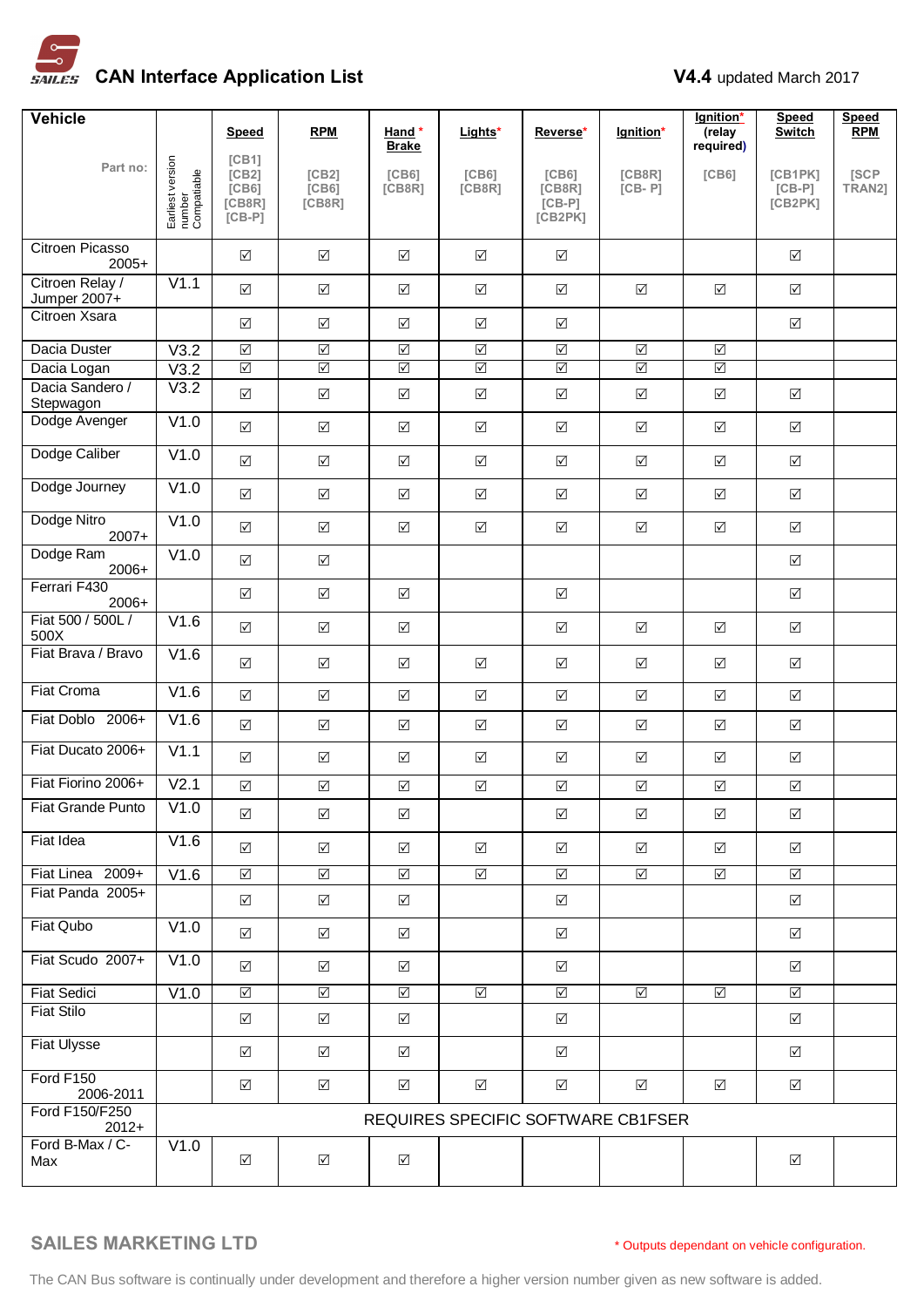

| <b>Vehicle</b>                              |                                           |                                   |                                 |                              |                              |                                          |                      | lgnition*            | <b>Speed</b>                   | <b>Speed</b>   |
|---------------------------------------------|-------------------------------------------|-----------------------------------|---------------------------------|------------------------------|------------------------------|------------------------------------------|----------------------|----------------------|--------------------------------|----------------|
|                                             |                                           | Speed                             | <b>RPM</b>                      | Hand *<br><b>Brake</b>       | Lights*                      | Reverse*                                 | lgnition*            | (relay<br>required)  | <b>Switch</b>                  | <b>RPM</b>     |
| Part no:                                    | Earliest version<br>number<br>Compatiable | [CB1]<br>[CB2]<br>[CB6]<br>[CB8R] | [CB2]<br>[CB6]<br>[CB8R]        | [C <sub>B6</sub> ]<br>[CB8R] | [C <sub>B6</sub> ]<br>[CB8R] | [C <sub>B6</sub> ]<br>[CB8R]<br>$[CB-P]$ | [CB8R]<br>$[CB - P]$ | [C B 6]              | [CB1PK]<br>$[CB-P]$<br>[CB2PK] | [SCP<br>TRAN2] |
|                                             |                                           | $[CB-P]$                          |                                 |                              |                              | [CB2PK]                                  |                      |                      |                                |                |
| Ford Fiesta/Fusion<br>$2005+$<br>$2009+$    |                                           | $\Delta$                          | $\Delta$                        | ☑                            | $\boxed{\checkmark}$         | ☑                                        | $\Delta$             | ☑                    | $\boxed{\checkmark}$           |                |
| Ford Focus 2005+                            |                                           | $\Delta$                          | $\sqrt{}$                       | $\boxed{\checkmark}$         | $\Delta$                     | $\Delta$                                 | $\sqrt{}$            | $\Delta$             | $\Delta$                       |                |
| Ford Focus 2011+                            | V2.2                                      | $\boxed{\checkmark}$              | $\Delta$                        | $\Delta$                     | $\Delta$                     | $\boxed{\checkmark}$                     | $\Delta$             | $\boxed{\checkmark}$ |                                |                |
| <b>Ford Galaxy</b><br>2006+                 | V1.0                                      | $\Delta$                          |                                 |                              |                              | $\boxed{\checkmark}$                     |                      |                      | $\boxed{\checkmark}$           |                |
| Ford KA<br>$2006+$                          |                                           | $\Delta$                          | $\boxed{\checkmark}$            | $\Delta$                     | $\Delta$                     | $\boxed{\checkmark}$                     | $\boxed{\checkmark}$ | $\boxed{\checkmark}$ | ☑                              |                |
| Ford Kuga                                   |                                           | $\sqrt{}$                         | $\boxed{\checkmark}$            | $\Delta$                     |                              |                                          |                      |                      | $\boxed{\checkmark}$           |                |
| Ford Mondeo                                 | V <sub>2.1</sub>                          |                                   |                                 |                              |                              |                                          |                      |                      |                                |                |
| $2002+$<br>$2007+$                          |                                           | $\sqrt{}$                         | $\boxed{\checkmark}$            | $\triangledown$              | $\Delta$                     | $\boxed{\checkmark}$                     | $\Delta$             | $\Delta$             | $\boxed{\checkmark}$           |                |
| $2015+$                                     | V3.7                                      |                                   |                                 |                              |                              |                                          |                      |                      |                                |                |
| Ford Mustang<br>$2005+$                     |                                           | $\Delta$                          | $\sqrt{}$                       | $\boxed{\checkmark}$         |                              |                                          |                      |                      | $\triangledown$                |                |
| Ford Ranger<br>$2012+$                      | V2.5                                      | $\Delta$                          | $\boxed{\checkmark}$            |                              |                              |                                          |                      |                      |                                |                |
| Ford Ranger MK2<br>$2016+$                  | V4.1                                      | $\Delta$                          | $\boxed{\checkmark}$            | ☑                            | $\Delta$                     | ☑                                        | $\Delta$             | ☑                    | $\boxed{\checkmark}$           |                |
| Ford S-Max 2006+                            | V1.0                                      | $\boxed{\checkmark}$              | $\Delta$                        |                              |                              | $\boxed{\checkmark}$                     |                      |                      | $\Delta$                       |                |
| <b>Ford Transit</b><br>Connect<br>2003-2005 | <b>SCPT</b><br>RAN <sub>2</sub>           |                                   |                                 |                              |                              |                                          |                      |                      | $\boxed{\checkmark}$           | ☑              |
| <b>Ford Transit</b><br>Connect<br>2006+     | $\overline{V}$ <sub>0.7</sub>             | $\triangledown$                   | $\boxed{\checkmark}$            |                              | $\boxed{\checkmark}$         | ☑                                        | $\boxed{\checkmark}$ | $\boxed{\checkmark}$ | ☑                              |                |
| <b>Ford Transit</b><br>2003-2006            | <b>SCPT</b><br>RAN <sub>2</sub>           |                                   |                                 |                              |                              |                                          |                      |                      | ☑                              | ☑              |
| Ford Transit &                              | V <sub>0.7</sub>                          | $\Delta$                          | $\boxed{\checkmark}$            |                              | $\boxed{\checkmark}$         | $\boxed{\textstyle\diagup}$              | $\sqrt{}$            | $\boxed{\checkmark}$ | $\boxed{\checkmark}$           |                |
| Ford Tourneo<br>$2006+$                     |                                           |                                   |                                 |                              |                              |                                          |                      |                      |                                |                |
| <b>Ford Transit</b><br>$2013+$<br>Custom    | V2.9                                      | $\Delta$                          | $\boxed{\checkmark}$            |                              | $\boxed{\checkmark}$         |                                          | $\boxed{\checkmark}$ |                      | $\boxed{\checkmark}$           |                |
| 2016+                                       | V3.7                                      | $\overline{\mathsf{S}}$           | $\triangledown$                 |                              |                              |                                          |                      |                      |                                |                |
| Holden Captiva<br><b>Holden Caprice</b>     | V1.0<br>V1.0                              | $\Delta$                          | $\overline{\blacktriangleleft}$ |                              |                              |                                          |                      |                      |                                |                |
| Holden Statesman                            | V <sub>2.0</sub>                          | $\triangledown$                   | $\overline{\vee}$               |                              |                              |                                          |                      |                      |                                |                |
| Honda Accord<br>$2003+$<br>$2010+$          |                                           | $\Delta$                          | $\boxed{\checkmark}$            | ☑                            | $\boxed{\checkmark}$         | $\boxed{\checkmark}$                     |                      |                      | ☑                              |                |
| Honda Civic<br>2006+                        | V <sub>0.3</sub>                          | $\blacktriangledown$              | $\Delta$                        | $\Delta$                     | $\Delta$                     |                                          |                      |                      | $\boxed{\checkmark}$           |                |
| Honda CRV<br>$2007+$                        | V <sub>0.4</sub>                          | $\overline{\mathsf{v}}$           | $\Delta$                        | $\Delta$                     | $\Delta$                     |                                          |                      |                      | $\boxed{\checkmark}$           |                |
| Honda FRV 2007+                             | V <sub>0.4</sub>                          | $\Delta$                          | $\Delta$                        | $\Delta$                     |                              |                                          |                      |                      | $\Delta$                       |                |
| Honda Insight                               | V <sub>0.4</sub>                          | $\overline{\leq}$                 | $\overline{\blacktriangleleft}$ | $\boxed{\checkmark}$         |                              |                                          |                      |                      | $\boxed{\checkmark}$           |                |
| Honda Jazz 2009+                            | V <sub>0.4</sub>                          | $\overline{\blacktriangleleft}$   | $\overline{\leq}$               | $\overline{\mathbb{S}}$      |                              |                                          |                      |                      | $\boxed{\checkmark}$           |                |
| Hummer H <sub>2</sub><br>2008+              | V1.0                                      | $\sqrt{}$                         | $\boxed{\checkmark}$            |                              |                              |                                          |                      |                      | $\Delta$                       |                |
| Hyundai i10                                 | V3.1                                      | $\overline{\Delta}$               | $\overline{\Delta}$             |                              |                              |                                          |                      |                      |                                |                |
| Hyundai i20                                 | V2.6                                      | $\overline{\leq}$                 | $\Delta$                        |                              |                              |                                          |                      |                      |                                |                |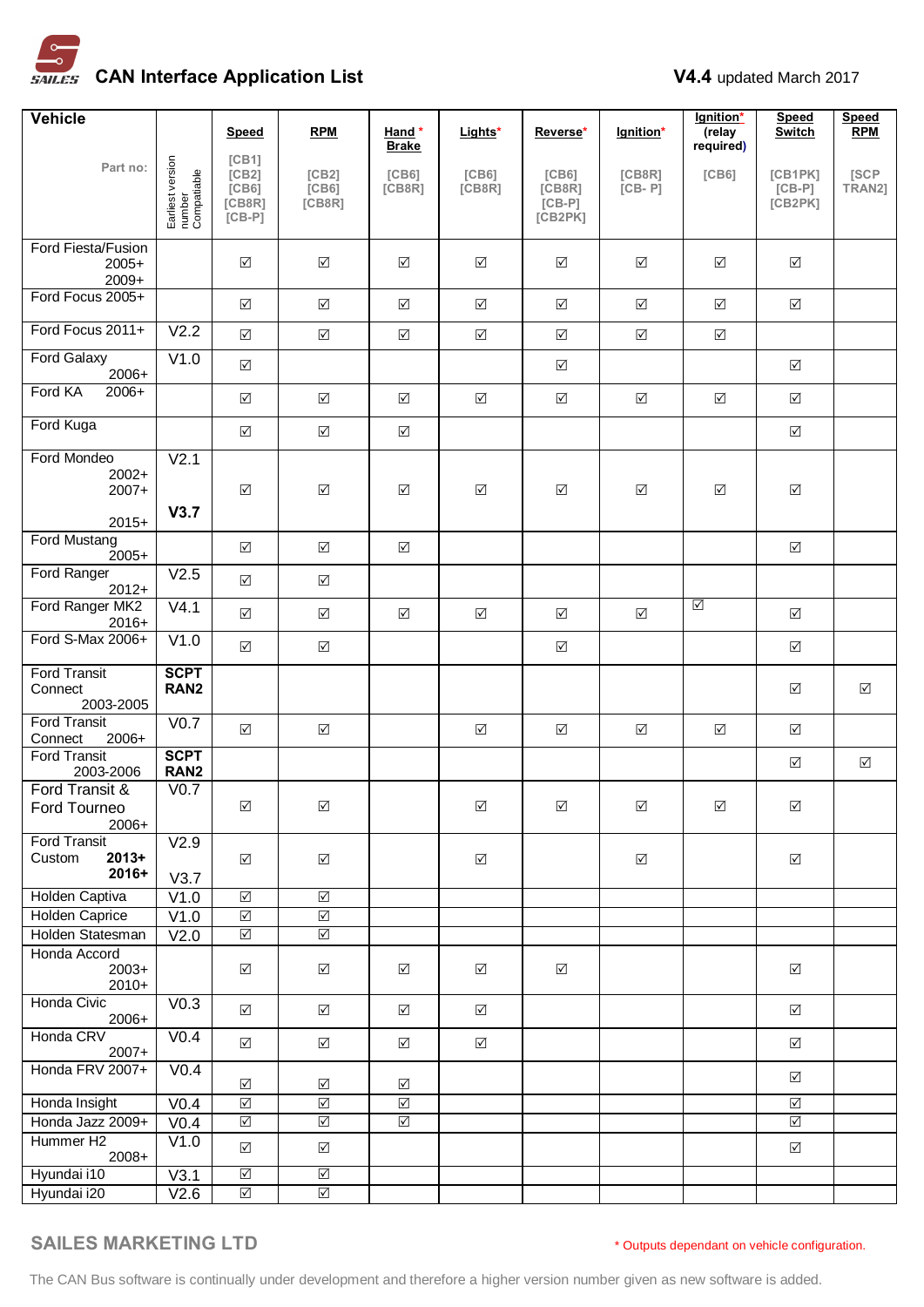

| Vehicle                                            |                                           |                                                            |                                       |                                 |                                 |                                                     |                                 | lgnition*            | <b>Speed</b>                    | <b>Speed</b>          |
|----------------------------------------------------|-------------------------------------------|------------------------------------------------------------|---------------------------------------|---------------------------------|---------------------------------|-----------------------------------------------------|---------------------------------|----------------------|---------------------------------|-----------------------|
|                                                    |                                           | Speed                                                      | <b>RPM</b>                            | Hand*<br><b>Brake</b>           | Lights*                         | Reverse*                                            | Ignition*                       | (relay<br>required)  | Switch                          | <b>RPM</b>            |
| Part no:                                           | Earliest version<br>number<br>Compatiable | [CB1]<br>[CB2]<br>[C <sub>B6</sub> ]<br>[CB8R]<br>$[CB-P]$ | [CB2]<br>[C <sub>B6</sub> ]<br>[CB8R] | [C <sub>B6</sub> ]<br>[CB8R]    | [CB6]<br>[CB8R]                 | [C <sub>B6</sub> ]<br>[CB8R]<br>$[CB-P]$<br>[CB2PK] | [CB8R]<br>$[CB - P]$            | [C <sub>B6</sub> ]   | [CB1PK]<br>$[CB-P]$<br>[CB2PK]  | <b>ISCP</b><br>TRAN2] |
| Hyundai i30                                        | V2.6                                      | $\Delta$                                                   | $\overline{\leq}$                     |                                 |                                 |                                                     |                                 |                      |                                 |                       |
| Hyundai i40                                        | V2.6                                      | $\Delta$                                                   | $\boxed{\checkmark}$                  |                                 |                                 |                                                     |                                 |                      |                                 |                       |
| Hyundai ix20                                       | V2.6                                      | $\Delta$                                                   | $\boxed{\checkmark}$                  |                                 |                                 |                                                     |                                 |                      |                                 |                       |
| Hyundai ix35                                       | V3.1                                      | $\overline{\triangleleft}$                                 | $\overline{\mathsf{S}}$               |                                 |                                 |                                                     |                                 |                      |                                 |                       |
| Hyundai iLoad /<br>i800                            | V2.6                                      | $\Delta$                                                   | $\Delta$                              |                                 |                                 |                                                     |                                 |                      |                                 |                       |
| Hyundai Santa Fe                                   | V2.6                                      | $\triangledown$                                            | $\triangledown$                       |                                 |                                 |                                                     |                                 |                      |                                 |                       |
| Hyundai Tucson<br>$2004+$                          |                                           | $\Delta$                                                   | $\boxed{\checkmark}$                  |                                 |                                 |                                                     |                                 |                      | $\boxed{\checkmark}$            |                       |
| Hyundai Veloster                                   | V2.6                                      | $\boxed{\checkmark}$                                       | $\overline{\leq}$                     |                                 |                                 |                                                     |                                 |                      |                                 |                       |
| <b>Isuzu D-Max</b>                                 | V2.5                                      | $\boxed{\checkmark}$                                       | $\boxed{\checkmark}$                  |                                 |                                 |                                                     |                                 |                      |                                 |                       |
| <b>Isuzu Trooper</b><br>$2012+$                    | V <sub>2.5</sub>                          | $\blacktriangledown$                                       | $\boxed{\checkmark}$                  |                                 |                                 |                                                     |                                 |                      |                                 |                       |
| Iveco Daily 2007+                                  | V1.3                                      | $\Delta$                                                   | $\boxed{\checkmark}$                  |                                 |                                 |                                                     |                                 |                      | $\sqrt{}$                       |                       |
| J1939 / FMS                                        | V <sub>2.5</sub>                          | $\Delta$                                                   | $\boxed{\checkmark}$                  | ☑                               | <b>Fuel Flow</b>                | Clutch                                              | <b>Brake</b>                    |                      | $\boxed{\checkmark}$            |                       |
| Jaguar F-Type                                      | V3.8                                      | $\Delta$                                                   | $\Delta$                              | $\boxed{\checkmark}$            | $\boxed{\checkmark}$            | $\boxed{\checkmark}$                                | $\boxed{\checkmark}$            | $\Delta$             | $\boxed{\checkmark}$            |                       |
| Jaguar S-Type<br>1998-01                           | CB7                                       |                                                            |                                       |                                 |                                 |                                                     |                                 |                      |                                 | $\boxed{\checkmark}$  |
| Jaguar S-type<br>$2002+$                           |                                           | $\triangledown$                                            | $\Delta$                              | ☑                               | $\boxed{\checkmark}$            | ☑                                                   |                                 |                      | ☑                               |                       |
| Jaguar XE                                          | V3.8                                      | $\overline{\blacktriangleleft}$                            | $\overline{\blacktriangleleft}$       | $\overline{\blacktriangleleft}$ | $\overline{\blacktriangleleft}$ | $\overline{\triangleleft}$                          | $\overline{\blacktriangleleft}$ | $\boxed{\checkmark}$ | $\overline{\blacktriangleleft}$ |                       |
| Jaguar XF 2008+<br>$2010+$<br>2.2 engine 2011+     | V1.5<br>V1.9<br>V2.5                      | $\sqrt{}$                                                  | $\boxed{\checkmark}$                  | $\boxed{\checkmark}$            | $\boxed{\searrow}$              | ☑                                                   | $\boxed{\searrow}$              | $\boxed{\searrow}$   | $\boxed{\blacktriangledown}$    |                       |
| Jaguar XK8 / XKR<br>$2000+$                        |                                           | $\sqrt{}$                                                  | $\boxed{\checkmark}$                  | $\sqrt{}$                       | $\sqrt{}$                       | $\boxed{\checkmark}$                                |                                 |                      | $\boxed{\checkmark}$            |                       |
| Jaguar XK8<br>1999+                                |                                           | $\Delta$                                                   | $\Delta$                              | ☑                               | $\boxed{\checkmark}$            | ☑                                                   |                                 |                      | ☑                               |                       |
| Jaguar XJ6 2006+                                   |                                           | $\Delta$                                                   | $\boxed{\checkmark}$                  |                                 |                                 |                                                     |                                 |                      |                                 |                       |
| Jaguar XJ140<br>$2000+$                            |                                           | $\sqrt{ }$                                                 | $\boxed{\checkmark}$                  | $\sqrt{}$                       | $\boxed{\checkmark}$            | ☑                                                   |                                 |                      | ☑                               |                       |
| Jaguar X-type                                      |                                           | $\boxed{\checkmark}$                                       | $\Delta$                              | $\boxed{\checkmark}$            | $\Delta$                        | $\boxed{\checkmark}$                                |                                 |                      | $\Delta$                        |                       |
| Jeep Commander                                     | V1.0                                      | $\sqrt{}$                                                  | $\Delta$                              | $\boxed{\checkmark}$            | $\Delta$                        | $\boxed{\checkmark}$                                | $\boxed{\checkmark}$            | $\boxed{\checkmark}$ | $\boxed{\checkmark}$            |                       |
| Jeep Compass                                       | V1.0                                      | $\Delta$                                                   | $\sqrt{}$                             | $\Delta$                        | $\triangledown$                 | $\boxed{\blacktriangledown}$                        | $\triangledown$                 | $\Delta$             | $\boxed{\checkmark}$            |                       |
| Jeep Grand<br>Cherokee Diesel<br>(Mercedes engine) |                                           | $\sqrt{ }$                                                 | $\Delta$                              | $\boxed{\checkmark}$            | $\Delta$                        | $\boxed{\checkmark}$                                | $\Delta$                        | $\Delta$             | $\boxed{\checkmark}$            |                       |
| Jeep Patriot                                       | V1.0                                      | $\Delta$                                                   | $\overline{\mathsf{v}}$               | $\triangledown$                 | $\sqrt{}$                       | $\triangledown$                                     | $\sqrt{}$                       | $\triangledown$      | $\Delta$                        |                       |
| Jeep Renegade<br>$2015+$                           | V1.0                                      | $\sqrt{ }$                                                 | $\boxed{\checkmark}$                  | $\Delta$                        | $\triangledown$                 | ☑                                                   | $\boxed{\checkmark}$            | $\boxed{\checkmark}$ | $\boxed{\checkmark}$            |                       |
| Jeep Wrangler                                      | V1.0                                      | $\sqrt{}$                                                  | $\Delta$                              | $\Delta$                        | $\triangledown$                 | $\boxed{\checkmark}$                                | $\boxed{\checkmark}$            | $\boxed{\checkmark}$ | $\boxed{\checkmark}$            |                       |
| Kia Carens                                         | V2.6                                      | $\triangledown$                                            | $\triangledown$                       |                                 |                                 |                                                     | $\triangledown$                 | $\triangledown$      | $\overline{\leq}$               |                       |
| Kia Ceeo                                           | V2.6                                      | $\Delta$                                                   | $\overline{\mathsf{v}}$               |                                 |                                 |                                                     | $\boxed{\checkmark}$            | $\boxed{\checkmark}$ | $\boxed{\checkmark}$            |                       |
| Kia Optima<br>$2016+$                              | V2.6<br>V4.3                              | $\sqrt{ }$                                                 | $\Delta$                              |                                 |                                 |                                                     | $\boxed{\checkmark}$            | $\Delta$             | $\boxed{\checkmark}$            |                       |
| Kia Picanto                                        | V2.6                                      | $\overline{\leq}$                                          | $\overline{\vee}$                     |                                 |                                 |                                                     | $\overline{\triangleleft}$      | $\overline{\leq}$    | $\overline{\blacktriangleleft}$ |                       |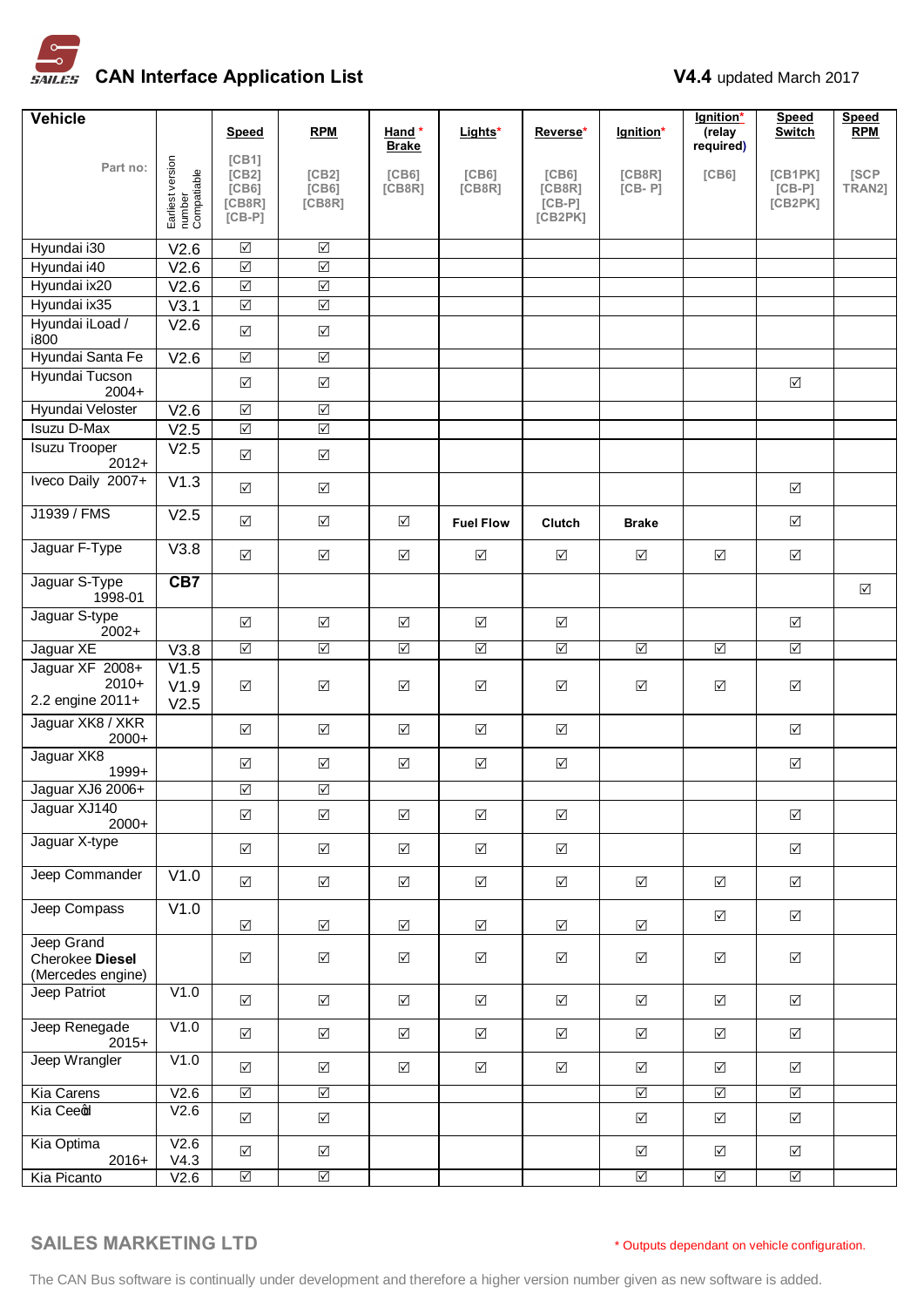

| <b>Vehicle</b>                                                             |                                           |                                                 |                                         |                              |                      |                                                     |                      | lgnition*            | <b>Speed</b>                   | <b>Speed</b>    |
|----------------------------------------------------------------------------|-------------------------------------------|-------------------------------------------------|-----------------------------------------|------------------------------|----------------------|-----------------------------------------------------|----------------------|----------------------|--------------------------------|-----------------|
|                                                                            |                                           | Speed                                           | <b>RPM</b>                              | Hand *<br><b>Brake</b>       | Lights*              | Reverse*                                            | lgnition*            | (relay<br>required)  | <b>Switch</b>                  | <b>RPM</b>      |
| Part no:                                                                   | Earliest version<br>number<br>Compatiable | [CB1]<br>[CB2]<br>[C B 6]<br>[CB8R]<br>$[CB-P]$ | [CB2]<br>[C B 6]<br>[CB8R]              | [C <sub>B6</sub> ]<br>[CB8R] | [C B 6]<br>[CB8R]    | [C <sub>B6</sub> ]<br>[CB8R]<br>$[CB-P]$<br>[CB2PK] | [CB8R]<br>$[CB - P]$ | [C <sub>B6</sub> ]   | [CB1PK]<br>$[CB-P]$<br>[CB2PK] | [SCP]<br>TRAN2] |
| Kia Sedona<br>$2007+$                                                      | V2.6                                      | $\boxed{\checkmark}$                            | $\boxed{\checkmark}$                    |                              |                      |                                                     | $\boxed{\checkmark}$ | $\sqrt{}$            | $\boxed{\checkmark}$           |                 |
| Kia Sorento<br>$2011+$                                                     | V2.6                                      | $\boxed{\checkmark}$                            | $\boxed{\checkmark}$                    |                              |                      |                                                     |                      |                      |                                |                 |
| Kia Soul                                                                   | V2.6                                      | $\triangledown$                                 | $\triangledown$                         |                              |                      |                                                     | $\triangledown$      | $\triangledown$      | $\triangledown$                |                 |
| Kia Sportage<br>$2010+$<br>$2016+$                                         | V2.6<br>V4.1                              | $\Delta$                                        | $\boxed{\checkmark}$                    |                              |                      |                                                     |                      |                      |                                |                 |
| Kia Venga 2010+                                                            | V2.6                                      | $\triangledown$                                 | $\triangledown$                         |                              |                      |                                                     |                      |                      |                                |                 |
| Lamborghini<br>Gallardo                                                    |                                           | $\blacktriangledown$                            | $\boxed{\checkmark}$                    | $\boxed{\checkmark}$         | $\boxed{\checkmark}$ | $\boxed{\checkmark}$                                | $\Delta$             | $\boxed{\checkmark}$ | $\boxed{\checkmark}$           |                 |
| <b>Land Rover</b><br>Defender 2007+                                        | V1.0                                      | $\boxed{\checkmark}$                            | $\Delta$                                |                              |                      |                                                     |                      |                      | ☑                              |                 |
| 2.2 engine 2012+<br><b>Land Rover</b>                                      | V2.4<br>V1.0                              |                                                 |                                         |                              |                      |                                                     |                      |                      |                                |                 |
| Discovery 3<br><b>Land Rover</b>                                           | V1.8                                      | $\boxed{\checkmark}$                            | $\Delta$                                | $\Delta$                     |                      |                                                     | $\boxed{\checkmark}$ | $\sqrt{}$            | $\boxed{\checkmark}$           |                 |
| Discovery 4                                                                |                                           | $\boxed{\checkmark}$                            | $\boxed{\checkmark}$                    | $\boxed{\checkmark}$         | $\boxed{\checkmark}$ |                                                     |                      |                      | $\boxed{\searrow}$             |                 |
| <b>Land Rover</b><br>Evoque                                                | V2.9                                      | $\blacktriangledown$                            | $\boxed{\checkmark}$                    | $\boxed{\checkmark}$         | $\Delta$             | $\Delta$                                            | $\Delta$             | $\Delta$             | $\Delta$                       |                 |
| <b>Land Rover</b><br>Freelander 2000+                                      |                                           | $\Delta$                                        | $\boxed{\checkmark}$                    | $\Delta$                     | $\Delta$             |                                                     |                      |                      | $\boxed{\checkmark}$           |                 |
| <b>Land Rover</b><br>Freelander 2                                          | V1.0                                      | $\Delta$                                        | $\Delta$                                | $\Delta$                     | $\boxed{\checkmark}$ | $\sqrt{}$                                           | $\sqrt{}$            | $\boxed{\checkmark}$ | $\Delta$                       |                 |
| <b>Land Rover</b><br>Freelander 2<br>$2013+$                               | V2.9                                      | $\boxed{\checkmark}$                            | $\boxed{\checkmark}$                    | $\Delta$                     | $\Delta$             | $\boxed{\checkmark}$                                | $\boxed{\checkmark}$ | $\boxed{\checkmark}$ | $\boxed{\checkmark}$           |                 |
| <b>Land Rover</b><br>Range Rover<br>$2002+$<br>$2010+$<br>$2015+$          | V1.0<br>V1.9<br>V2.9                      | $\Delta$                                        | $\Delta$                                | $\Delta$                     | $\boxed{\checkmark}$ |                                                     |                      |                      | $\boxed{\checkmark}$           |                 |
| <b>Land Rover</b><br>Range Rover<br>Sport<br>$2006+$<br>$2010+$<br>$2015+$ | V1.0<br>V1.9<br>V2.9                      | ☑                                               | $\Delta$                                | ⊻                            | ☑                    |                                                     |                      |                      | $\Delta$                       |                 |
| Lexus CT200H                                                               | V2.7                                      | $\triangledown$                                 | $\triangledown$                         | $\triangledown$              | $\triangledown$      | $\triangledown$                                     | $\triangledown$      | $\triangledown$      | $\overline{\mathbb{N}}$        |                 |
| Lexus IS200                                                                | V1.0                                      | $\sqrt{}$                                       | $\triangledown$                         |                              |                      |                                                     |                      |                      |                                |                 |
| Lexus RX400h<br>(Hybrid)<br>2006+<br>Lexus Scion XB                        | V1.0<br>V1.0                              | $\boxed{\checkmark}$<br>$\triangledown$         | $\boxed{\checkmark}$<br>$\triangledown$ |                              |                      |                                                     |                      |                      | $\boxed{\checkmark}$           |                 |
| Lincoln Navigator<br>$2008+$                                               | V1.0                                      | $\sqrt{ }$                                      | $\sqrt{}$                               |                              |                      |                                                     |                      |                      | ☑                              |                 |
| Maserati Grand<br>Turismo                                                  | $\overline{V1}.0$                         | $\boxed{\checkmark}$                            | $\boxed{\checkmark}$                    |                              |                      |                                                     |                      |                      | ☑                              |                 |
| Mazda 2                                                                    |                                           | $\boxed{\checkmark}$                            | $\boxed{\checkmark}$                    | ☑                            |                      |                                                     |                      |                      | $\boxed{\checkmark}$           |                 |
| Mazda 3                                                                    |                                           | $\boxed{\checkmark}$                            | $\Delta$                                | $\Delta$                     |                      |                                                     |                      |                      | $\Delta$                       |                 |
| Mazda 5                                                                    |                                           | $\triangledown$                                 | $\triangledown$                         | $\triangledown$              |                      |                                                     |                      |                      | $\triangledown$                |                 |
| Mazda 6                                                                    | V1.0                                      | ☑                                               | $\boxed{\checkmark}$                    | ☑                            |                      |                                                     |                      |                      | $\triangledown$                |                 |
| Mazda 6<br>$2013+$                                                         | V2.9                                      | $\boxed{\checkmark}$                            | $\boxed{\checkmark}$                    | ☑                            | ☑                    | ☑                                                   | ☑                    | $\boxed{\checkmark}$ | ☑                              |                 |
| Mazda BT-50<br>$2011+$                                                     | V2.5                                      | $\overline{\mathsf{v}}$                         | $\boxed{\checkmark}$                    | $\boxed{\checkmark}$         |                      |                                                     |                      |                      | $\boxed{\checkmark}$           |                 |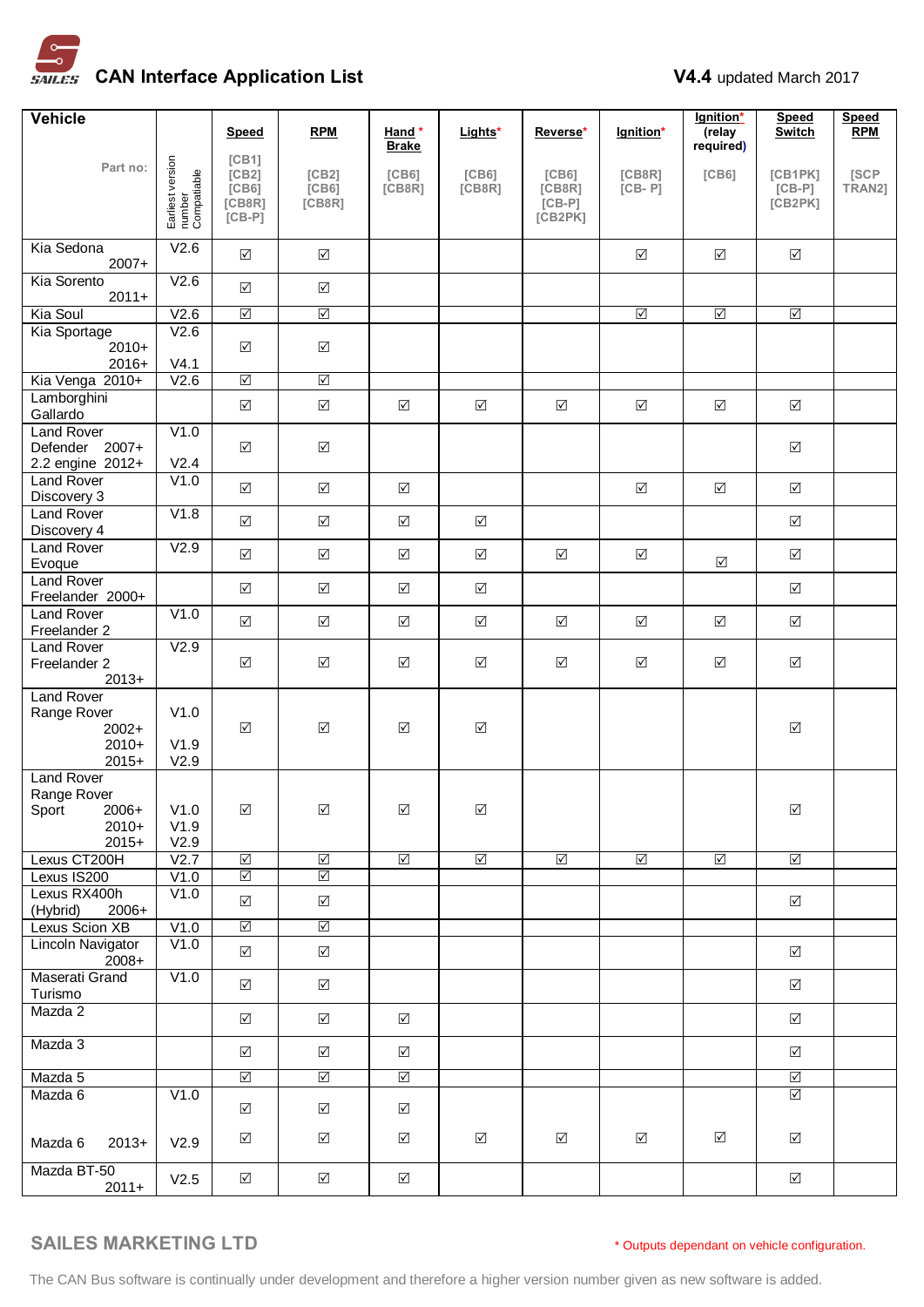

| <b>Vehicle</b>                                               |                                           |                                                            |                          |                              |                                              |                                                     |                      | lgnition*               | <b>Speed</b>                   | <b>Speed</b>   |
|--------------------------------------------------------------|-------------------------------------------|------------------------------------------------------------|--------------------------|------------------------------|----------------------------------------------|-----------------------------------------------------|----------------------|-------------------------|--------------------------------|----------------|
|                                                              |                                           | Speed                                                      | <b>RPM</b>               | Hand*<br><b>Brake</b>        | Lights*                                      | Reverse*                                            | lgnition*            | (relay<br>required)     | <b>Switch</b>                  | <b>RPM</b>     |
| Part no:                                                     | Earliest version<br>number<br>Compatiable | [CB1]<br>[CB2]<br>[C <sub>B6</sub> ]<br>[CB8R]<br>$[CB-P]$ | [CB2]<br>[CB6]<br>[CB8R] | [C <sub>B6</sub> ]<br>[CB8R] | [C <sub>B6</sub> ]<br>[CB8R]                 | [C <sub>B6</sub> ]<br>[CB8R]<br>$[CB-P]$<br>[CB2PK] | [CB8R]<br>$[CB - P]$ | [C <sub>B6</sub> ]      | [CB1PK]<br>$[CB-P]$<br>[CB2PK] | [SCP<br>TRAN2] |
| Mazda CX-5                                                   |                                           |                                                            |                          |                              |                                              |                                                     |                      |                         |                                |                |
| $CX-7$<br>$CX-9$                                             | V3.2                                      | $\boxed{\checkmark}$                                       | $\sqrt{}$                | ☑                            | $\boxed{\checkmark}$                         | ☑                                                   | $\Delta$             | ☑                       | $\Delta$                       |                |
| Mazda MX-5<br>$2006+$                                        |                                           | $\Delta$                                                   | $\triangledown$          | $\boxed{\checkmark}$         |                                              |                                                     |                      |                         | ☑                              |                |
| Mazda RX-8                                                   |                                           | $\Delta$                                                   | $\Delta$                 | $\Delta$                     |                                              |                                                     |                      |                         | ☑                              |                |
| Mercedes A-Class<br>2000+                                    |                                           | $\Delta$                                                   | $\Delta$                 | $\boxed{\checkmark}$         | $\Delta$                                     | $\Delta$                                            | $\Delta$             | $\Delta$                | $\Delta$                       |                |
| Mercedes B-Class                                             |                                           | $\Delta$                                                   | $\Delta$                 | $\boxed{\checkmark}$         | $\Delta$                                     | $\sqrt{ }$                                          | $\Delta$             | $\Delta$                | $\boxed{\checkmark}$           |                |
| Mercedes Citan                                               | V1.4                                      | $\triangledown$                                            | $\triangledown$          | $\triangledown$              | $\triangledown$                              | $\triangledown$                                     | $\triangledown$      | $\triangledown$         | $\triangledown$                |                |
| <b>Mercedes</b><br>C-Class, CLK                              |                                           | $\Delta$                                                   | $\Delta$                 | $\boxed{\checkmark}$         | $\boxed{\checkmark}$                         | $\Delta$                                            | $\boxed{\checkmark}$ | $\boxed{\checkmark}$    | $\Delta$                       |                |
| C-Class (W205)<br>Mercedes E-Class                           | V3.6                                      |                                                            |                          |                              |                                              |                                                     |                      |                         |                                |                |
| $2000+$<br>E-Class<br>(W212)<br>E-Class<br>(W213)            | V1.8<br>V3.9                              | $\Delta$                                                   | $\boxed{\checkmark}$     | $\sqrt{}$                    | $\boxed{\checkmark}$                         | $\Delta$                                            | $\boxed{\checkmark}$ | $\boxed{\searrow}$      | $\boxed{\checkmark}$           |                |
| Mercedes GLC                                                 | V3.6                                      | $\Delta$                                                   | $\triangledown$          | $\triangledown$              | $\sqrt{}$                                    | $\triangledown$                                     | $\sqrt{}$            | $\triangledown$         | $\overline{\mathbb{S}}$        |                |
| Mercedes M-Class<br>$1998+$                                  |                                           | $\Delta$                                                   | $\Delta$                 | $\Delta$                     | $\boxed{\checkmark}$                         | $\boxed{\checkmark}$                                | $\boxed{\checkmark}$ | $\boxed{\checkmark}$    | ☑                              |                |
| Mercedes GL                                                  |                                           | ☑                                                          | $\Delta$                 | ☑                            | ☑                                            | ☑                                                   | ☑                    | $\Delta$                | $\boxed{\checkmark}$           |                |
| Mercedes R-Class                                             |                                           | $\boxed{\checkmark}$                                       | $\boxed{\checkmark}$     | $\boxed{\checkmark}$         | $\boxed{\checkmark}$                         | $\boxed{\checkmark}$                                | $\boxed{\checkmark}$ | $\overline{\mathsf{S}}$ | $\overline{\Delta}$            |                |
| Mercedes S-Class<br>S-Class<br>$2006+$<br>S-Class<br>$2014+$ | V1.0<br>V3.6                              | $\triangledown$                                            | $\triangledown$          | $\sqrt{}$                    | $\boxed{\checkmark}$                         | $\sqrt{ }$                                          | $\sqrt{}$            | $\boxed{\checkmark}$    | $\Delta$                       |                |
| Mercedes SL                                                  |                                           | $\triangledown$                                            | $\Delta$                 | $\Delta$                     | $\Delta$                                     | $\boxed{\checkmark}$                                | $\sqrt{}$            | $\triangledown$         | $\boxed{\checkmark}$           |                |
| Mercedes SLK                                                 |                                           | $\boxed{\checkmark}$                                       | $\blacktriangledown$     | $\blacktriangledown$         | $\boxed{\checkmark}$                         | $\boxed{\checkmark}$                                | $\boxed{\checkmark}$ | $\Delta$                | $\boxed{\checkmark}$           |                |
| Mercedes Sprinter<br>$2000+$                                 |                                           | $\Delta$                                                   | $\Delta$                 | $\boxed{\checkmark}$         | $\Delta$                                     | $\sqrt{ }$                                          | $\sqrt{}$            | $\boxed{\checkmark}$    | $\Delta$                       |                |
| Mercedes Vaneo                                               |                                           | $\sqrt{}$                                                  | $\sqrt{}$                | $\Delta$                     | $\boxed{\checkmark}$                         | $\boxed{\checkmark}$                                | $\Delta$             | $\boxed{\checkmark}$    | $\Delta$                       |                |
| Mercedes Vito<br>$2000+$<br>$2015+$                          | V3.9                                      | $\boxed{\checkmark}$                                       | $\triangledown$          | ☑                            | $\boxed{\checkmark}$                         | $\Delta$                                            | $\boxed{\checkmark}$ | ☑                       | ☑                              |                |
| MG <sub>6</sub>                                              |                                           | $\boxed{\checkmark}$                                       |                          |                              | Requires specific firmware ó part no: CB1MG6 |                                                     |                      |                         |                                |                |
| Mini (BMW)                                                   |                                           | $\boxed{\checkmark}$                                       | $\sqrt{}$                | $\Delta$                     | $\Delta$                                     | $\boxed{\checkmark}$                                |                      |                         | ☑                              |                |
| Mitsubishi ASX                                               | V1.5                                      | $\Delta$                                                   | $\Delta$                 | $\sqrt{}$                    | $\boxed{\checkmark}$                         | $\boxed{\checkmark}$                                |                      |                         | $\boxed{\checkmark}$           |                |
| Mitsubishi Colt<br>$2005+$                                   | V <sub>0.5</sub>                          | $\sqrt{}$                                                  | $\Delta$                 | $\Delta$                     | $\Delta$                                     | $\boxed{\checkmark}$                                |                      |                         | $\sqrt{ }$                     |                |
| Mitsubishi EVO 10                                            | V1.5                                      | $\boxed{\checkmark}$                                       | $\Delta$                 |                              | $\boxed{\checkmark}$                         |                                                     |                      |                         | $\boxed{\checkmark}$           |                |
| Mitsubishi Eclipse<br>$2007+$                                | V1.0                                      | $\boxed{\checkmark}$                                       | $\Delta$                 | $\Delta$                     | $\boxed{\checkmark}$                         | $\boxed{\checkmark}$                                | $\Delta$             | $\Delta$                | $\boxed{\checkmark}$           |                |
| Mitsubishi Grandis                                           | V <sub>0.5</sub>                          | $\Delta$                                                   | $\Delta$                 | $\Delta$                     | $\Delta$                                     | $\boxed{\checkmark}$                                |                      |                         | $\boxed{\checkmark}$           |                |
| Mitsubishi Lancer                                            | V1.5                                      | $\Delta$                                                   | $\Delta$                 |                              | $\boxed{\checkmark}$                         |                                                     |                      |                         | $\boxed{\checkmark}$           |                |
| Mitsubishi L200<br>2006+                                     | V <sub>0.5</sub>                          | $\boxed{\checkmark}$                                       |                          |                              |                                              |                                                     |                      |                         | $\boxed{\checkmark}$           |                |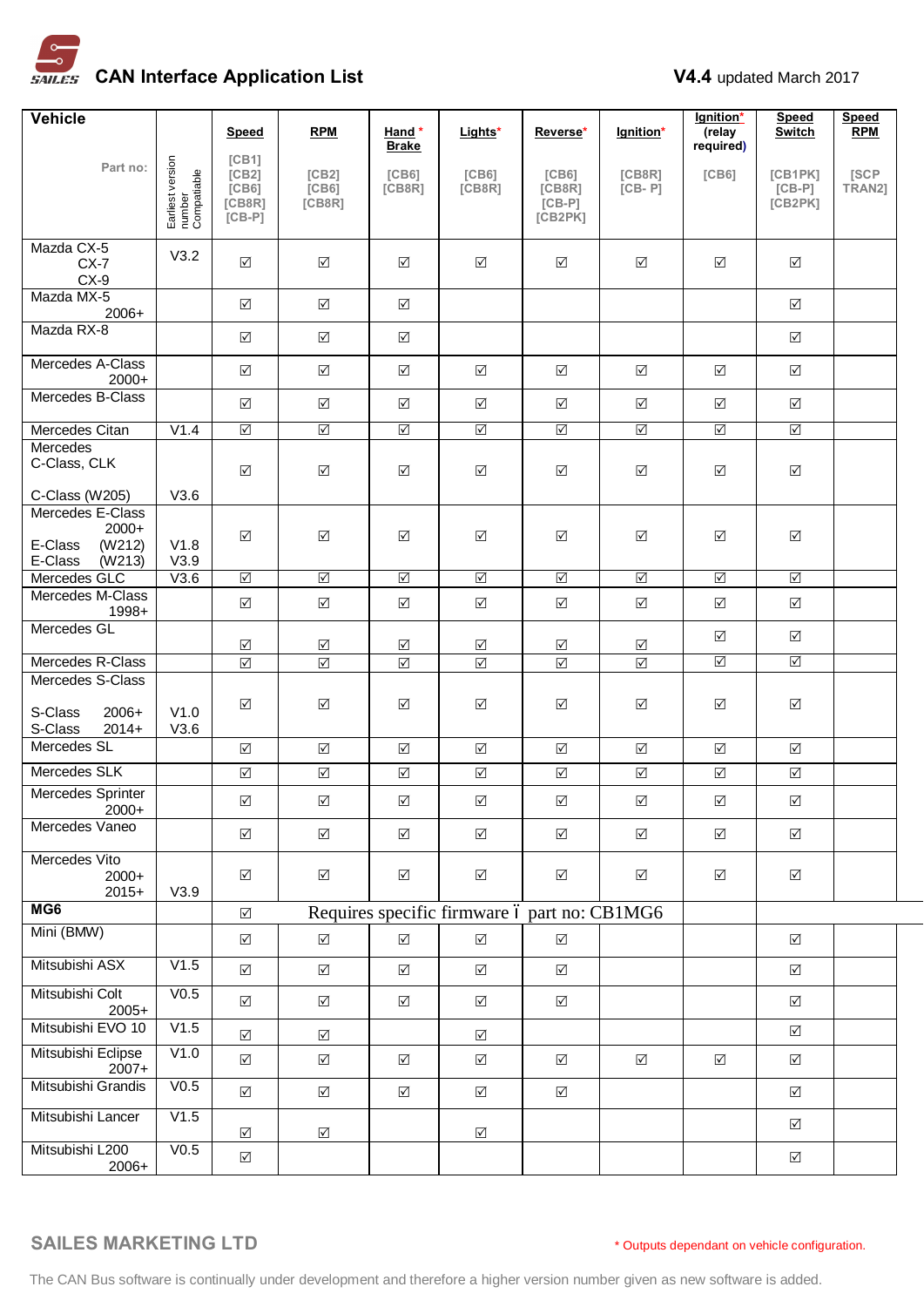

| Vehicle                                       |                                           | Speed                                             | <b>RPM</b>                            | Hand *                       | Lights*                      | Reverse*                                            | lgnition*            | lgnition*<br>(relay  | <b>Speed</b><br><b>Switch</b>  | <b>Speed</b><br><b>RPM</b> |
|-----------------------------------------------|-------------------------------------------|---------------------------------------------------|---------------------------------------|------------------------------|------------------------------|-----------------------------------------------------|----------------------|----------------------|--------------------------------|----------------------------|
|                                               |                                           | [CB1]                                             |                                       | <b>Brake</b>                 |                              |                                                     |                      | required)            |                                |                            |
| Part no:                                      | Earliest version<br>number<br>Compatiable | [CB2]<br>[C <sub>B6</sub> ]<br>[CB8R]<br>$[CB-P]$ | [CB2]<br>[C <sub>B6</sub> ]<br>[CB8R] | [C <sub>B6</sub> ]<br>[CB8R] | [C <sub>B6</sub> ]<br>[CB8R] | [C <sub>B6</sub> ]<br>[CB8R]<br>$[CB-P]$<br>[CB2PK] | [CB8R]<br>$[CB - P]$ | [C <sub>B6</sub> ]   | [CB1PK]<br>$[CB-P]$<br>[CB2PK] | [SCP]<br>TRAN2]            |
| Mitsubishi<br>Outlander<br>$2007+$<br>$2013+$ | V1.0<br>V3.2                              | $\Delta$                                          | $\Delta$                              | ☑                            | $\boxed{\checkmark}$         | ☑                                                   | $\sqrt{ }$           | $\Delta$             | $\boxed{\checkmark}$           |                            |
| Mitsubishi<br>Shogun/Pajero<br>$2007+$        | V <sub>0.5</sub>                          | $\triangledown$                                   | $\Delta$                              | $\Delta$                     | $\sqrt{}$                    | $\Delta$                                            | $\Delta$             | $\Delta$             | $\Delta$                       |                            |
| Nissan 350Z                                   |                                           | $\boxed{\checkmark}$                              | $\sqrt{ }$                            | $\sqrt{ }$                   | $\sqrt{}$                    | $\boxed{\checkmark}$                                | $\boxed{\checkmark}$ | $\Delta$             | $\Delta$                       |                            |
| Nissan Almera<br>2006+                        |                                           | $\boxed{\checkmark}$                              | $\Delta$                              | $\sqrt{ }$                   | $\boxed{\checkmark}$         | $\Delta$                                            | $\boxed{\checkmark}$ | $\boxed{\checkmark}$ | $\Delta$                       |                            |
| <b>Nissan Cube</b>                            |                                           | $\Delta$                                          | $\Delta$                              | $\Delta$                     | $\sqrt{}$                    | $\Delta$                                            | $\boxed{\checkmark}$ | $\boxed{\checkmark}$ | $\Delta$                       |                            |
| Nissan Interstar<br>$2005+$                   |                                           | $\Delta$                                          | $\boxed{\checkmark}$                  | $\Delta$                     | $\sqrt{}$                    | $\boxed{\checkmark}$                                | $\boxed{\checkmark}$ | $\Delta$             | $\boxed{\checkmark}$           |                            |
| Nissan Juke                                   |                                           | $\triangledown$                                   | $\Delta$                              | $\Delta$                     | $\sqrt{}$                    | $\Delta$                                            | $\Delta$             | $\Delta$             | $\Delta$                       |                            |
| Nissan Leaf                                   | V3.3                                      | $\triangledown$                                   | $\triangledown$                       | $\triangledown$              | $\overline{\mathbb{S}}$      | $\triangledown$                                     | $\triangledown$      | $\triangledown$      | $\triangledown$                |                            |
| Nissan Micra<br>$2003+$                       |                                           | $\boxed{\checkmark}$                              | $\boxed{\checkmark}$                  | $\boxed{\checkmark}$         | $\boxed{\checkmark}$         | $\boxed{\checkmark}$                                | $\boxed{\checkmark}$ | $\boxed{\checkmark}$ | $\boxed{\checkmark}$           |                            |
| Nissan Murano                                 |                                           | $\triangledown$                                   | $\Delta$                              | $\sqrt{ }$                   | $\boxed{\checkmark}$         | $\Delta$                                            | $\Delta$             | $\Delta$             | $\Delta$                       |                            |
| Nissan Navara<br>$2006+$                      |                                           | $\Delta$                                          | $\sqrt{}$                             | $\Delta$                     | $\Delta$                     | $\boxed{\checkmark}$                                | $\boxed{\checkmark}$ | $\Delta$             | $\Delta$                       |                            |
| Nisssan NV200 /<br><b>NV400</b>               |                                           | $\Delta$                                          | $\triangledown$                       | $\sqrt{ }$                   | $\sqrt{}$                    | $\boxed{\checkmark}$                                | $\Delta$             | $\Delta$             | $\Delta$                       |                            |
| Nissan Pathfinder<br>$2005+$                  |                                           | $\Delta$                                          | $\Delta$                              | ☑                            | $\sqrt{}$                    | ☑                                                   | $\Delta$             | $\Delta$             | ☑                              |                            |
| Nissan Pixo                                   |                                           | $\Delta$                                          | $\boxed{\checkmark}$                  | $\boxed{\checkmark}$         | $\boxed{\checkmark}$         | $\boxed{\checkmark}$                                | $\boxed{\checkmark}$ | $\boxed{\checkmark}$ | $\boxed{\checkmark}$           |                            |
| Nissan Primastar<br>$2005+$                   |                                           | $\Delta$                                          | $\Delta$                              | $\Delta$                     | $\sqrt{}$                    | ☑                                                   | $\Delta$             | $\Delta$             | $\Delta$                       |                            |
| Nissan Primera<br>$2002+$                     |                                           | $\boxed{\checkmark}$                              | $\boxed{\checkmark}$                  | $\boxed{\checkmark}$         | $\sqrt{}$                    | ☑                                                   | $\Delta$             | $\boxed{\checkmark}$ | ☑                              |                            |
| Nissan Rogue                                  |                                           | $\boxed{\checkmark}$                              | $\Delta$                              | $\Delta$                     | $\boxed{\checkmark}$         | $\boxed{\checkmark}$                                | $\Delta$             | $\boxed{\checkmark}$ | $\boxed{\checkmark}$           |                            |
| Nissan Qashqai                                |                                           | $\Delta$                                          | $\boxed{\checkmark}$                  | $\boxed{\checkmark}$         | $\Delta$                     | $\boxed{\checkmark}$                                | $\Delta$             | $\boxed{\checkmark}$ | $\boxed{\checkmark}$           |                            |
| $2014+$<br>Nissan Skyline                     | V3.4                                      |                                                   |                                       |                              |                              |                                                     |                      |                      |                                |                            |
| $2005+$<br>(Import)                           |                                           | $\Delta$                                          | $\triangledown$                       | $\boxed{\checkmark}$         | $\sqrt{}$                    | $\boxed{\checkmark}$                                | $\Delta$             | $\triangledown$      | $\boxed{\checkmark}$           |                            |
| Nissan X-Trail<br>$2005+$                     |                                           | $\Delta$                                          | $\triangledown$                       | $\boxed{\checkmark}$         | $\sqrt{}$                    | $\Delta$                                            | $\Delta$             | $\triangledown$      | $\boxed{\checkmark}$           |                            |
| Peugeot 108                                   | V <sub>2.1</sub>                          | $\triangledown$                                   | $\triangledown$                       | $\boxed{\checkmark}$         | $\Delta$                     | $\boxed{\checkmark}$                                | $\triangledown$      | $\triangledown$      | $\triangledown$                |                            |
| Peugeot 206<br>$2003+$                        |                                           | $\boxed{\checkmark}$                              | $\sqrt{}$                             | $\boxed{\checkmark}$         | $\Delta$                     | $\boxed{\checkmark}$                                | $\Delta$             | $\boxed{\checkmark}$ | $\boxed{\checkmark}$           |                            |
| Peugeot 207                                   |                                           | $\triangledown$                                   | $\sqrt{}$                             | $\boxed{\checkmark}$         | $\sqrt{ }$                   | $\Delta$                                            | $\Delta$             | $\sqrt{ }$           | $\triangledown$                |                            |
| Peugeot 208                                   | V <sub>2.1</sub>                          | $\Delta$                                          | $\Delta$                              | $\boxed{\checkmark}$         | $\Delta$                     | $\boxed{\checkmark}$                                | $\triangledown$      | $\overline{\vee}$    | $\overline{\mathbb{N}}$        |                            |
| Peugeot 307<br>$2001+$                        |                                           | $\Delta$                                          | $\sqrt{}$                             | $\boxed{\checkmark}$         | $\sqrt{}$                    | $\boxed{\checkmark}$                                | $\sqrt{}$            | $\sqrt{}$            | $\boxed{\checkmark}$           |                            |
| Peugeot 308                                   |                                           | $\Delta$                                          | $\triangledown$                       | $\boxed{\checkmark}$         | $\sqrt{}$                    | $\Delta$                                            | $\Delta$             | $\triangledown$      | $\boxed{\checkmark}$           |                            |
| Peugeot 3008                                  |                                           | $\Delta$                                          | $\triangledown$                       | $\boxed{\checkmark}$         | $\sqrt{}$                    | $\boxed{\checkmark}$                                | $\sqrt{ }$           | $\triangledown$      | $\boxed{\checkmark}$           |                            |
| Peugeot 406                                   |                                           | $\Delta$                                          | $\sqrt{}$                             | $\boxed{\checkmark}$         | $\sqrt{ }$                   | $\Delta$                                            | $\Delta$             | $\triangledown$      | $\boxed{\checkmark}$           |                            |
| Peugeot 407                                   |                                           | $\boxed{\checkmark}$                              | $\sqrt{}$                             | $\boxed{\checkmark}$         | $\Delta$                     | $\boxed{\checkmark}$                                | $\boxed{\checkmark}$ | $\sqrt{}$            | $\boxed{\checkmark}$           |                            |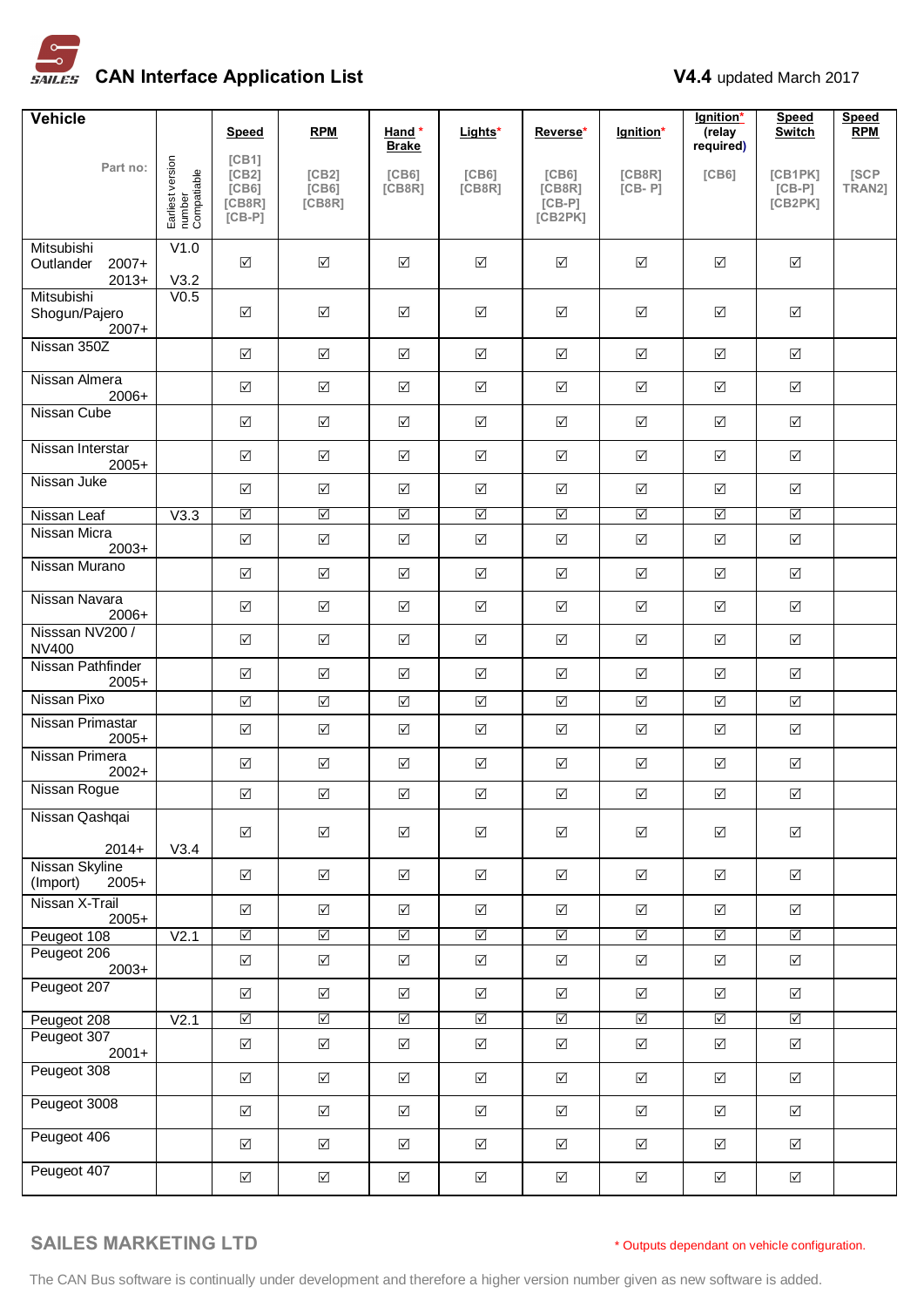

| <b>Vehicle</b>                                        |                                           | Speed                                             | <b>RPM</b>               | Hand*                        | Lights*                      | Reverse*                                            | lgnition*                       | lgnition*<br>(relay     | <b>Speed</b><br><b>Switch</b>  | <b>Speed</b><br><b>RPM</b> |
|-------------------------------------------------------|-------------------------------------------|---------------------------------------------------|--------------------------|------------------------------|------------------------------|-----------------------------------------------------|---------------------------------|-------------------------|--------------------------------|----------------------------|
| Part no:                                              |                                           | [CB1]                                             |                          | <b>Brake</b>                 |                              |                                                     |                                 | required)               |                                |                            |
|                                                       | Earliest version<br>number<br>Compatiable | [CB2]<br>[C <sub>B6</sub> ]<br>[CB8R]<br>$[CB-P]$ | [CB2]<br>[CB6]<br>[CB8R] | [C <sub>B6</sub> ]<br>[CB8R] | [C <sub>B6</sub> ]<br>[CB8R] | [C <sub>B6</sub> ]<br>[CB8R]<br>$[CB-P]$<br>[CB2PK] | [CB8R]<br>$[CB - P]$            | [C <sub>6</sub> ]       | [CB1PK]<br>$[CB-P]$<br>[CB2PK] | [SCP<br>TRAN2]             |
| Peugeot 4007                                          |                                           | $\boxed{\checkmark}$                              | $\Delta$                 | $\sqrt{ }$                   | $\boxed{\checkmark}$         | ☑                                                   | $\boxed{\checkmark}$            | $\Delta$                | ☑                              |                            |
| Peugeot 508                                           |                                           | $\boxed{\checkmark}$                              | $\sqrt{}$                | $\boxed{\checkmark}$         | $\overline{\mathsf{v}}$      | $\Delta$                                            | $\Delta$                        | $\sqrt{}$               | $\triangledown$                |                            |
| Peugeot 5008                                          |                                           | $\blacktriangledown$                              | $\Delta$                 | $\boxed{\checkmark}$         | $\sqrt{}$                    | $\Delta$                                            | $\boxed{\checkmark}$            | $\Delta$                | $\boxed{\checkmark}$           |                            |
| Peugeot 607                                           |                                           | $\boxed{\checkmark}$                              | $\Delta$                 | $\boxed{\checkmark}$         | $\sqrt{}$                    | $\boxed{\checkmark}$                                | $\Delta$                        | $\boxed{\checkmark}$    | $\boxed{\checkmark}$           |                            |
| Peugeot 807<br>$2003+$                                |                                           | $\Delta$                                          | $\sqrt{}$                | $\sqrt{ }$                   |                              | $\sqrt{}$                                           |                                 | $\boxed{\checkmark}$    | ☑                              |                            |
| Peugeot Bipper                                        | V <sub>2.1</sub>                          | $\blacktriangledown$                              | $\overline{\mathsf{v}}$  | $\boxed{\checkmark}$         |                              | $\Delta$                                            | $\Delta$                        | $\triangledown$         | $\Delta$                       |                            |
| <b>Peugeot Boxer</b><br>$2007+$                       | V1.1                                      | $\blacktriangledown$                              | $\Delta$                 | $\boxed{\checkmark}$         | $\sqrt{}$                    | $\boxed{\checkmark}$                                | $\Delta$                        | $\boxed{\checkmark}$    | $\boxed{\checkmark}$           |                            |
| Peugeot Expert<br>$2007+$                             | V1.0                                      | $\boxed{\checkmark}$                              | $\Delta$                 | $\boxed{\checkmark}$         | $\boxed{\checkmark}$         | $\boxed{\checkmark}$                                | $\Delta$                        | $\boxed{\checkmark}$    | $\boxed{\checkmark}$           |                            |
| Peugeot Partner<br>$2003+$                            |                                           | $\Delta$                                          | $\boxed{\checkmark}$     | $\boxed{\checkmark}$         | $\boxed{\checkmark}$         | $\boxed{\checkmark}$                                | $\boxed{\checkmark}$            | $\boxed{\checkmark}$    | $\boxed{\checkmark}$           |                            |
| Porsche 911 GT3<br>Porsche 911<br>$2014+$<br>Carrerra | V1.6<br>V3.5                              | $\boxed{\checkmark}$                              | $\boxed{\checkmark}$     | $\Delta$                     | $\boxed{\searrow}$           | $\boxed{\checkmark}$                                | $\boxed{\checkmark}$            | $\boxed{\checkmark}$    | $\boxed{\checkmark}$           |                            |
| Porsche Boxster                                       |                                           | $\Delta$                                          | $\Delta$                 |                              |                              |                                                     |                                 |                         | $\sqrt{}$                      |                            |
| Porsche Cayenne<br>$2011+$                            | V1.6<br>V2.5                              | $\Delta$                                          | $\boxed{\checkmark}$     |                              |                              |                                                     |                                 |                         | $\boxed{\checkmark}$           |                            |
| Porsche Cayman                                        | V2.5                                      | $\overline{\blacktriangleleft}$                   | $\overline{\leq}$        |                              |                              |                                                     |                                 |                         | $\overline{\leq}$              |                            |
| Renault Captur<br><b>Renault Clio</b>                 | V4.2                                      | $\triangledown$                                   | $\triangledown$          | $\overline{\Delta}$          | $\overline{\leq}$            | $\overline{\blacktriangleleft}$                     | $\overline{\blacktriangleleft}$ | $\overline{\mathbb{S}}$ | $\overline{\leq}$              |                            |
| $2007+$                                               |                                           | $\boxed{\checkmark}$                              | $\sqrt{}$                | $\Delta$                     | $\boxed{\checkmark}$         | $\sqrt{}$                                           | $\boxed{\checkmark}$            | $\boxed{\checkmark}$    | $\boxed{\checkmark}$           |                            |
| Renault Espace<br>$2002+$                             |                                           | $\boxed{\checkmark}$                              | $\Delta$                 | $\boxed{\checkmark}$         | $\Delta$                     | $\boxed{\checkmark}$                                | $\boxed{\checkmark}$            | $\boxed{\checkmark}$    | $\boxed{\checkmark}$           |                            |
| <b>Renault Fluence</b>                                |                                           | $\boxed{\checkmark}$                              | $\boxed{\checkmark}$     | $\boxed{\checkmark}$         | $\boxed{\checkmark}$         | $\boxed{\checkmark}$                                | $\boxed{\checkmark}$            | $\Delta$                | $\boxed{\checkmark}$           |                            |
| Renault Grand<br>Scenic<br>$2007+$                    |                                           | $\boxed{\checkmark}$                              | $\Delta$                 | $\boxed{\checkmark}$         | $\boxed{\checkmark}$         | $\boxed{\checkmark}$                                | $\Delta$                        | $\blacktriangledown$    | $\boxed{\checkmark}$           |                            |
| Renault Kadjar<br>Renault Kangoo                      | $\overline{\text{V4.2}}$                  | $\triangledown$                                   | $\triangledown$          | $\overline{\leq}$            | $\boxed{\checkmark}$         | $\triangledown$                                     | $\overline{\leq}$               | $\boxed{\checkmark}$    | $\Delta$                       |                            |
| $2006+$                                               |                                           | $\blacktriangledown$                              | $\Delta$                 | $\boxed{\checkmark}$         | $\boxed{\checkmark}$         | $\boxed{\checkmark}$                                | $\Delta$                        | $\sqrt{}$               | $\sqrt{}$                      |                            |
| <b>Renault Koleos</b>                                 | V1.3                                      | $\Delta$                                          | $\sqrt{}$                | $\sqrt{ }$                   | $\boxed{\checkmark}$         | $\boxed{\checkmark}$                                | $\Delta$                        | $\triangledown$         | $\triangledown$                |                            |
| Renault Laguna<br>MK <sub>2</sub>                     |                                           | $\boxed{\checkmark}$                              | $\boxed{\checkmark}$     | $\boxed{\checkmark}$         | $\boxed{\checkmark}$         | $\boxed{\checkmark}$                                | $\Delta$                        | $\boxed{\checkmark}$    | $\sqrt{}$                      |                            |
| Renault Laguna<br>MK3<br>2008+                        | V1.3                                      | $\Delta$                                          | $\overline{\mathsf{v}}$  | $\boxed{\checkmark}$         | $\sqrt{ }$                   | $\boxed{\checkmark}$                                | $\Delta$                        | $\boxed{\checkmark}$    | $\triangledown$                |                            |
| <b>Renault Mascott</b><br>$2005+$                     |                                           | $\boxed{\checkmark}$                              | $\Delta$                 | $\boxed{\checkmark}$         | ☑                            | ☑                                                   | ☑                               | $\boxed{\checkmark}$    | $\boxed{\checkmark}$           |                            |
| <b>Renault Master</b><br>$2004+$                      |                                           | $\boxed{\checkmark}$                              | $\Delta$                 | $\boxed{\checkmark}$         | $\sqrt{}$                    | $\Delta$                                            | $\Delta$                        | $\boxed{\checkmark}$    | $\Delta$                       |                            |
| Renault Megane<br><b>MK2 &amp; MK3</b>                |                                           | $\triangledown$                                   | $\boxed{\checkmark}$     | ☑                            | $\triangledown$              | ☑                                                   | $\Delta$                        | $\triangledown$         | $\triangledown$                |                            |
| <b>Reanult Modus</b>                                  | V1.3                                      | $\overline{\mathsf{v}}$                           | $\blacktriangledown$     | $\boxed{\checkmark}$         | $\sqrt{}$                    | $\boxed{\checkmark}$                                | $\sqrt{}$                       | $\Delta$                | $\triangledown$                |                            |
| <b>Renault Traffic</b><br>$2005+$                     |                                           | $\boxed{\checkmark}$                              | $\sqrt{}$                | ☑                            | $\boxed{\checkmark}$         | $\boxed{\checkmark}$                                | $\triangledown$                 | $\boxed{\checkmark}$    | ☑                              |                            |
| <b>Renault Wind</b>                                   |                                           | $\triangledown$                                   | $\triangledown$          | $\triangledown$              | $\triangledown$              | $\overline{\leq}$                                   | $\triangledown$                 | ☑                       | $\Delta$                       |                            |
| Rover 75                                              |                                           | $\boxed{\checkmark}$                              | $\Delta$                 | $\boxed{\checkmark}$         | $\boxed{\checkmark}$         |                                                     |                                 |                         | ☑                              |                            |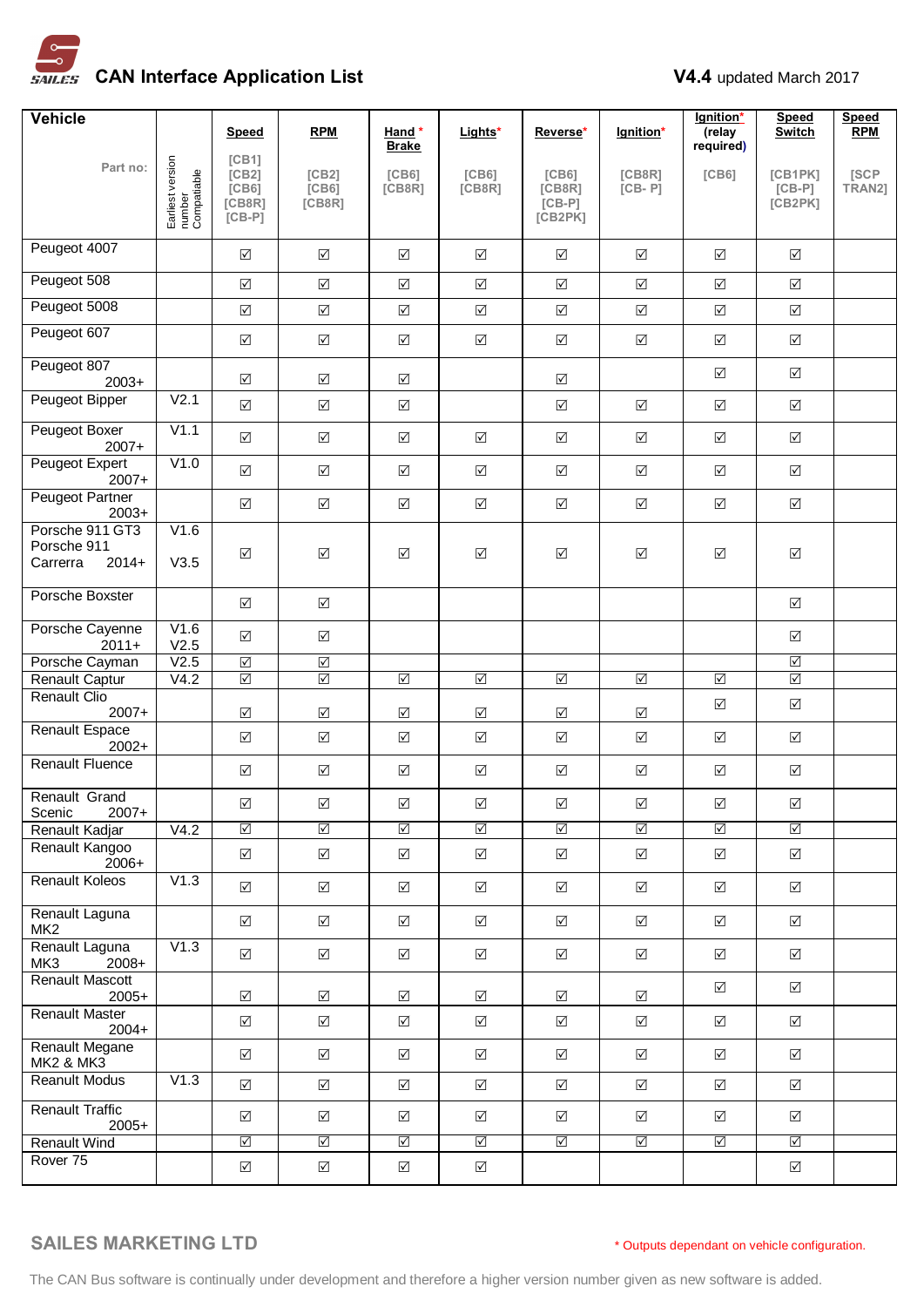

| Vehicle                                        |                                           | Speed                                                      | <b>RPM</b>                                         | Hand *<br><b>Brake</b>       | Lights*                         | Reverse*                                            | lgnition*            | lgnition*<br>(relay<br>required) | <b>Speed</b><br><b>Switch</b>        | <b>Speed</b><br><b>RPM</b> |  |
|------------------------------------------------|-------------------------------------------|------------------------------------------------------------|----------------------------------------------------|------------------------------|---------------------------------|-----------------------------------------------------|----------------------|----------------------------------|--------------------------------------|----------------------------|--|
| Part no:                                       | Earliest version<br>number<br>Compatiable | [CB1]<br>[CB2]<br>[C <sub>B6</sub> ]<br>[CB8R]<br>$[CB-P]$ | [CB2]<br>[CB6]<br>[CB8R]                           | [C <sub>B6</sub> ]<br>[CB8R] | [C <sub>B6</sub> ]<br>[CB8R]    | [C <sub>B6</sub> ]<br>[CB8R]<br>$[CB-P]$<br>[CB2PK] | [CB8R]<br>$[CB - P]$ | [C <sub>B6</sub> ]               | [CB1PK]<br>$[CB-P]$<br>[CB2PK]       | [SCP<br>TRAN2]             |  |
| Saab 9-3<br>$2000+$                            |                                           | $\boxed{\checkmark}$                                       | $\Delta$                                           |                              | $\boxed{\checkmark}$            | $\Delta$                                            |                      |                                  | $\Delta$                             |                            |  |
| Saab 9-5<br>$2000+$                            |                                           | ☑                                                          | ☑                                                  |                              | ☑<br>Requires specific firmware | $\Delta$                                            |                      |                                  |                                      |                            |  |
| Seat Alhambra<br>$2007+$                       |                                           | $\Delta$                                                   | $\boxed{\checkmark}$                               | $\boxed{\checkmark}$         | $\boxed{\checkmark}$            | ☑                                                   | $\boxed{\checkmark}$ | $\boxed{\checkmark}$             | $\Delta$                             |                            |  |
| Seat Altea<br>$2004+$                          |                                           | $\Delta$                                                   | $\boxed{\checkmark}$                               | $\boxed{\checkmark}$         | $\boxed{\checkmark}$            | $\boxed{\checkmark}$                                | $\boxed{\checkmark}$ | $\Delta$                         | $\Delta$                             |                            |  |
| Seat Cordoba<br>$2003+$                        |                                           | $\Delta$                                                   | $\boxed{\checkmark}$                               | $\boxed{\checkmark}$         | $\boxed{\checkmark}$            | $\Delta$                                            | $\boxed{\checkmark}$ | ☑                                | $\Delta$                             |                            |  |
| Seat Exeo                                      |                                           | $\boxed{\checkmark}$                                       | $\sqrt{ }$                                         | $\boxed{\checkmark}$         | $\Delta$                        | $\boxed{\checkmark}$                                | $\boxed{\checkmark}$ | $\boxed{\checkmark}$             | $\blacktriangledown$                 |                            |  |
| Seat Ibiza<br>$2002+$                          |                                           | $\boxed{\checkmark}$                                       | $\boxed{\checkmark}$                               | $\boxed{\checkmark}$         | $\boxed{\checkmark}$            | $\boxed{\checkmark}$                                | $\boxed{\checkmark}$ | $\boxed{\checkmark}$             | $\sqrt{}$                            |                            |  |
| Seat Leon<br>$2001+$                           |                                           | $\boxed{\checkmark}$                                       | $\sqrt{ }$                                         | $\boxed{\checkmark}$         | $\Delta$                        | $\boxed{\checkmark}$                                | $\sqrt{}$            | $\boxed{\checkmark}$             | $\sqrt{ }$                           |                            |  |
| Seat Mii                                       | V2.8                                      | $\triangledown$                                            | $\triangledown$                                    | $\triangledown$              | $\triangledown$                 | $\triangledown$                                     | $\triangledown$      | $\triangledown$                  | $\triangledown$                      |                            |  |
| Seat Toledo<br>$2006+$<br>$2015+$              | V2.8                                      | $\Delta$                                                   | $\boxed{\checkmark}$                               | ☑                            | $\boxed{\checkmark}$            | $\boxed{\checkmark}$                                | ☑                    | $\boxed{\checkmark}$             | $\Delta$                             |                            |  |
| Skoda Citigo                                   | V2.8                                      | $\boxed{\checkmark}$                                       | $\Delta$                                           | $\boxed{\checkmark}$         | $\boxed{\checkmark}$            | $\boxed{\checkmark}$                                | $\boxed{\checkmark}$ | $\boxed{\checkmark}$             | $\Delta$                             |                            |  |
| Skoda Fabia<br>$2006+$                         |                                           | $\boxed{\checkmark}$                                       | $\boxed{\checkmark}$                               | $\boxed{\checkmark}$         | $\boxed{\checkmark}$            | $\boxed{\checkmark}$                                | $\boxed{\checkmark}$ | $\boxed{\checkmark}$             | $\Delta$                             |                            |  |
| Skoda Octavia<br>$2001+$<br>$2009+$<br>$2013+$ | V1.0<br>V2.88<br>V3.2                     | $\Delta$                                                   | $\boxed{\checkmark}$                               | $\boxed{\checkmark}$         | $\Delta$                        | $\boxed{\checkmark}$                                | $\boxed{\checkmark}$ | $\boxed{\checkmark}$             | $\sqrt{ }$                           |                            |  |
| Skoda Rapid                                    | V3.2                                      | $\boxed{\checkmark}$                                       | $\sqrt{ }$                                         | $\boxed{\checkmark}$         | $\boxed{\checkmark}$            | $\Delta$                                            | ☑                    | $\Delta$                         | $\Delta$                             |                            |  |
| Skoda Roomster                                 |                                           | $\Delta$                                                   | $\boxed{\checkmark}$                               | $\boxed{\checkmark}$         | $\boxed{\checkmark}$            | $\boxed{\checkmark}$                                | $\Delta$             | $\boxed{\searrow}$               | $\Delta$                             |                            |  |
| Skoda Superb<br>$2004+$<br>$2009+$<br>$2013+$  | V3.2                                      | $\boxed{\checkmark}$                                       | $\Delta$                                           | $\boxed{\checkmark}$         | $\Delta$                        | $\boxed{\checkmark}$                                | $\boxed{\checkmark}$ | $\sqrt{}$                        | $\Delta$                             |                            |  |
| Skoda Yeti                                     |                                           | $\sqrt{}$                                                  | $\Delta$                                           | $\Delta$                     | $\sqrt{ }$                      | $\boxed{\checkmark}$                                | $\boxed{\checkmark}$ | $\Delta$                         | $\Delta$                             |                            |  |
| SMART Car /<br>Forfour                         |                                           | $\Delta$                                                   | $\Delta$                                           |                              |                                 |                                                     |                      |                                  | $\triangledown$                      |                            |  |
| <b>Ssang Yong</b><br>Actyon                    |                                           | $\boxed{\checkmark}$                                       | $\Delta$                                           |                              |                                 |                                                     |                      |                                  | $\Delta$                             |                            |  |
| <b>Ssang Yong</b><br>Korando                   |                                           | $\boxed{\checkmark}$                                       | $\Delta$                                           |                              |                                 |                                                     |                      |                                  | $\sqrt{}$                            |                            |  |
| <b>Ssang Yong</b><br>Kyron                     |                                           | $\boxed{\checkmark}$                                       | $\Delta$                                           |                              |                                 |                                                     |                      |                                  | $\sqrt{}$                            |                            |  |
| <b>Ssang Yong</b><br>Rodius                    |                                           | $\triangledown$                                            | $\Delta$                                           |                              |                                 |                                                     |                      |                                  | $\triangledown$                      |                            |  |
| Ssang Yong Tivoli                              |                                           | $\triangledown$                                            | $\Delta$                                           |                              |                                 |                                                     |                      |                                  | $\triangledown$                      |                            |  |
| <b>Ssang Yong</b><br>Turismo                   |                                           | $\boxed{\checkmark}$                                       | $\sqrt{}$                                          |                              |                                 |                                                     |                      |                                  | $\sqrt{}$                            |                            |  |
| Subaru Forester<br>2008+<br>$2013+$            | V1.5<br>V3.2                              | $\boxed{\checkmark}$                                       | $\Delta$                                           | $\boxed{\checkmark}$         | $\boxed{\checkmark}$            | Automatics<br>only                                  |                      |                                  | $\Delta$                             |                            |  |
| Subaru Impreza<br>2009+                        |                                           | $\Delta$                                                   | $\sqrt{}$                                          |                              |                                 |                                                     |                      |                                  | $\triangledown$                      |                            |  |
| Subaru Legacy<br>Subaru Tribecca               | V1.5<br>V1.5                              | $\Delta$<br>$\triangledown$                                | $\overline{\blacktriangleleft}$<br>$\triangledown$ |                              |                                 |                                                     |                      |                                  | $\overline{\leq}$<br>$\triangledown$ |                            |  |
|                                                |                                           |                                                            |                                                    |                              |                                 |                                                     |                      |                                  |                                      |                            |  |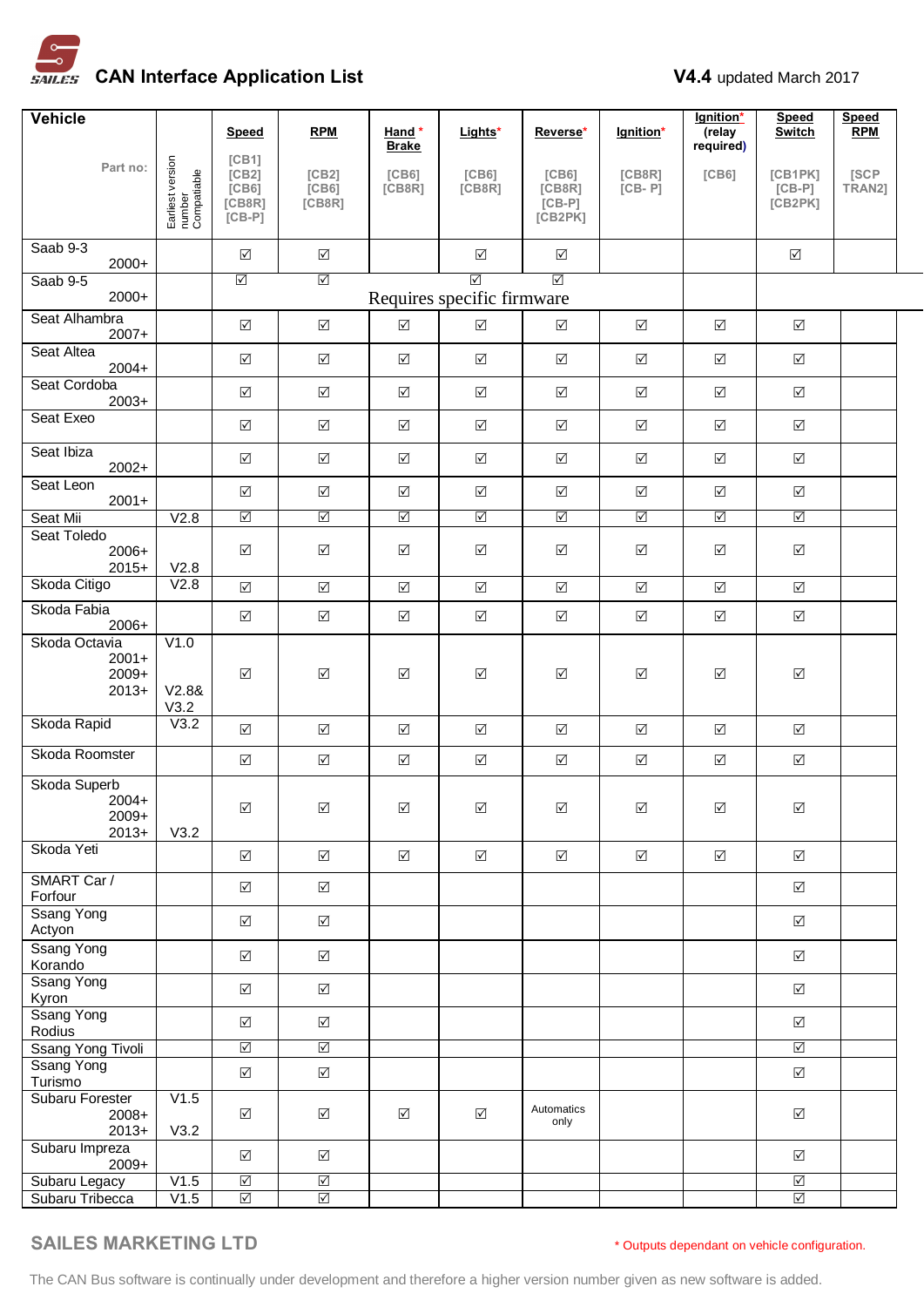

| <b>Vehicle</b>                                        |                                           |                                                |                                       |                              |                              |                                                     |                                 | lgnition*               | <b>Speed</b>                   | <b>Speed</b>   |
|-------------------------------------------------------|-------------------------------------------|------------------------------------------------|---------------------------------------|------------------------------|------------------------------|-----------------------------------------------------|---------------------------------|-------------------------|--------------------------------|----------------|
|                                                       |                                           | <b>Speed</b>                                   | <b>RPM</b>                            | Hand *<br><b>Brake</b>       | Lights*                      | Reverse*                                            | lgnition*                       | (relay<br>required)     | Switch                         | <b>RPM</b>     |
| Part no:                                              | Earliest version<br>number<br>Compatiable | [CB1]<br>[CB2]<br>[C B6]<br>[CB8R]<br>$[CB-P]$ | [CB2]<br>[C <sub>B6</sub> ]<br>[CB8R] | [C <sub>B6</sub> ]<br>[CB8R] | [C <sub>B6</sub> ]<br>[CB8R] | [C <sub>B6</sub> ]<br>[CB8R]<br>$[CB-P]$<br>[CB2PK] | [CB8R]<br>$[CB - P]$            | [C <sub>6</sub> ]       | [CB1PK]<br>$[CB-P]$<br>[CB2PK] | [SCP<br>TRAN2] |
| Subaru XV                                             | V1.5                                      | $\triangledown$                                | $\triangledown$                       |                              |                              |                                                     |                                 |                         | $\Delta$                       |                |
| Suzuki Baleno                                         | V1.5                                      | $\overline{\vee}$                              | $\overline{\vee}$                     |                              |                              |                                                     |                                 |                         |                                |                |
| Suzuki Grand<br>Vitara 2006+                          | V <sub>0.5</sub>                          | $\boxed{\checkmark}$                           | $\Delta$                              |                              |                              |                                                     |                                 |                         | $\boxed{\checkmark}$           |                |
| Suzuki Swift                                          | V <sub>0.5</sub>                          | $\boxed{\checkmark}$                           | $\Delta$                              |                              |                              |                                                     |                                 |                         | $\triangledown$                |                |
| Tesla 70D & P85D                                      | V4.0 <sub>b</sub>                         | $\boxed{\checkmark}$                           | $\Delta$                              |                              |                              |                                                     |                                 |                         | $\Delta$                       |                |
| <b>Toyota Auris</b>                                   | V1.7                                      | $\Delta$                                       | $\boxed{\checkmark}$                  | $\sqrt{}$                    | $\overline{\mathsf{v}}$      | $\boxed{\checkmark}$                                | $\Delta$                        | $\boxed{\checkmark}$    | $\boxed{\checkmark}$           |                |
| <b>Toyota Avensis</b><br>$2009+$                      | V1.7                                      | $\Delta$                                       | $\sqrt{ }$                            | $\sqrt{ }$                   | $\triangledown$              | $\boxed{\checkmark}$                                | $\overline{\blacktriangleleft}$ | $\triangledown$         | $\triangledown$                |                |
| Toyota Aygo<br>$2014+$                                | V1.7                                      | $\boxed{\checkmark}$                           | $\boxed{\checkmark}$                  | $\sqrt{}$                    | $\Delta$                     | $\sqrt{ }$                                          | $\Delta$                        | $\boxed{\checkmark}$    | $\Delta$                       |                |
| <b>Toyota Camray</b><br>$2006+$                       | V1.0                                      | $\boxed{\checkmark}$                           | $\Delta$                              | $\sqrt{ }$                   | $\triangledown$              | $\boxed{\checkmark}$                                | $\Delta$                        | $\boxed{\checkmark}$    | $\boxed{\checkmark}$           |                |
| <b>Toyota Corolla</b><br>$2007+$                      | V1.7                                      | $\Delta$                                       | $\Delta$                              | $\sqrt{}$                    | $\overline{\mathsf{v}}$      | $\boxed{\checkmark}$                                | $\Delta$                        | $\boxed{\checkmark}$    | $\boxed{\checkmark}$           |                |
| Toyota GT86                                           | V2.7                                      | $\boxed{\checkmark}$                           | $\boxed{\checkmark}$                  | $\boxed{\checkmark}$         | $\boxed{\checkmark}$         | $\boxed{\checkmark}$                                | $\Delta$                        | $\Delta$                | $\boxed{\checkmark}$           |                |
| Toyota Hi-Lux                                         | V2.7                                      | $\boxed{\checkmark}$                           | $\boxed{\checkmark}$                  |                              |                              |                                                     |                                 |                         |                                |                |
| Toyota iQ                                             | V1.7                                      | $\boxed{\checkmark}$                           | $\Delta$                              | $\sqrt{ }$                   | $\overline{\mathsf{v}}$      | $\sqrt{ }$                                          | $\Delta$                        | $\Delta$                | $\boxed{\checkmark}$           |                |
| Toyota<br>Land Cruiser /<br>Prado                     | V1.7                                      | $\Delta$                                       | $\boxed{\checkmark}$                  | $\boxed{\checkmark}$         | $\boxed{\checkmark}$         | $\boxed{\checkmark}$                                | $\Delta$                        | $\boxed{\searrow}$      | $\boxed{\checkmark}$           |                |
| <b>Toyota Kluger</b><br>$2011+$                       | V1.7                                      | $\Delta$                                       | $\Delta$                              |                              |                              |                                                     |                                 |                         |                                |                |
| <b>Toyota Prius</b><br>$2010+$<br>Pruis MK4 2016+     | V1.0<br>V2.7<br>V2.7                      | $\sqrt{}$                                      |                                       |                              |                              |                                                     |                                 |                         | $\boxed{\checkmark}$           |                |
| <b>Toyota Proace</b>                                  | V2.7                                      | $\Delta$                                       | $\overline{\mathsf{M}}$               | $\overline{\leq}$            | $\overline{\mathbb{S}}$      | $\overline{\mathbb{S}}$                             | $\overline{\leq}$               | $\overline{\mathbb{S}}$ | $\overline{\leq}$              |                |
| Toyota RAV4<br>$2006+$                                | V1.0                                      | $\overline{\mathsf{v}}$                        | $\Delta$                              | $\boxed{\checkmark}$         | $\boxed{\checkmark}$         | $\boxed{\checkmark}$                                | $\Delta$                        | $\boxed{\checkmark}$    | $\boxed{\checkmark}$           |                |
| <b>Toyota Verso</b>                                   | V1.7                                      | $\triangledown$                                | $\triangledown$                       | $\triangledown$              | $\triangledown$              | $\triangledown$                                     | $\triangledown$                 | $\triangledown$         | $\triangledown$                |                |
| <b>Toyota Yaris</b><br>$2007+$                        | V1.0                                      | $\boxed{\checkmark}$                           | $\boxed{\checkmark}$                  | $\sqrt{}$                    | $\triangledown$              | ☑                                                   | $\Delta$                        | $\boxed{\checkmark}$    | ☑                              |                |
| Vauxhall/Opel<br>Adam                                 | V1.0                                      | $\sqrt{}$                                      | $\sqrt{ }$                            | $\Delta$                     | $\triangledown$              | $\boxed{\checkmark}$                                | $\sqrt{}$                       | $\triangledown$         | $\boxed{\checkmark}$           |                |
| Vauxhall/Opel<br>Agila                                | V3.3                                      | $\Delta$                                       | $\triangledown$                       | $\boxed{\checkmark}$         | $\triangledown$              | $\boxed{\checkmark}$                                | $\triangledown$                 | $\boxed{\checkmark}$    | $\boxed{\checkmark}$           |                |
| Vauxhall/Opel<br>Ampera                               | V3.3                                      | $\Delta$                                       | $\sqrt{}$                             | $\boxed{\checkmark}$         | $\triangledown$              | $\triangledown$                                     | $\sqrt{}$                       | $\sqrt{ }$              | $\overline{\mathsf{v}}$        |                |
| Vauxhall/Opel<br>Antara                               | V1.0                                      | $\Delta$                                       | $\sqrt{}$                             | $\triangledown$              | $\sqrt{}$                    | $\boxed{\checkmark}$                                |                                 |                         | $\triangledown$                |                |
| Vauxhall/Opel<br>Astra<br>2004+<br>$2016+$<br>Astra K | V1.0<br>V4.1                              | $\triangledown$                                | $\triangledown$                       | $\triangledown$              | $\triangledown$              | $\boxed{\checkmark}$                                | $\triangledown$                 | $\boxed{\checkmark}$    | $\boxed{\checkmark}$           |                |
| Vauxhall/Opel<br>Corsa<br>$2004+$                     | V1.0                                      | $\triangledown$                                | $\triangledown$                       | $\boxed{\checkmark}$         | $\triangledown$              | ☑                                                   |                                 |                         | $\boxed{\checkmark}$           |                |
| Vauxhall/Opel<br>Combo<br>$2004+$                     | V1.0                                      | $\Delta$                                       | $\sqrt{}$                             | $\boxed{\checkmark}$         | $\sqrt{}$                    | $\triangledown$                                     |                                 |                         | $\triangledown$                |                |
| Vauxhall/Opel<br>Insignia                             | $\overline{V1.0}$                         | $\Delta$                                       | $\sqrt{}$                             | $\boxed{\checkmark}$         | $\triangledown$              | $\boxed{\checkmark}$                                | $\Delta$                        | $\Delta$                | $\boxed{\checkmark}$           |                |
| Vauxhall/Opel<br>$2004+$<br>Meriva                    | $\overline{V1.0}$                         | $\Delta$                                       | $\Delta$                              | ☑                            | $\triangledown$              | $\boxed{\checkmark}$                                |                                 |                         | $\boxed{\checkmark}$           |                |
| Vauxhall/Opel<br>Movarno<br>$2004+$                   | V1.0                                      | $\sqrt{}$                                      | $\sqrt{ }$                            | $\triangledown$              | $\triangledown$              | $\boxed{\checkmark}$                                |                                 |                         | $\boxed{\checkmark}$           |                |
| Vauxhall/Opel<br>Signum<br>$2004+$                    | $\overline{V1.0}$                         | $\Delta$                                       | $\triangledown$                       | $\Delta$                     | $\triangledown$              | $\Delta$                                            | $\Delta$                        | $\Delta$                | $\boxed{\checkmark}$           |                |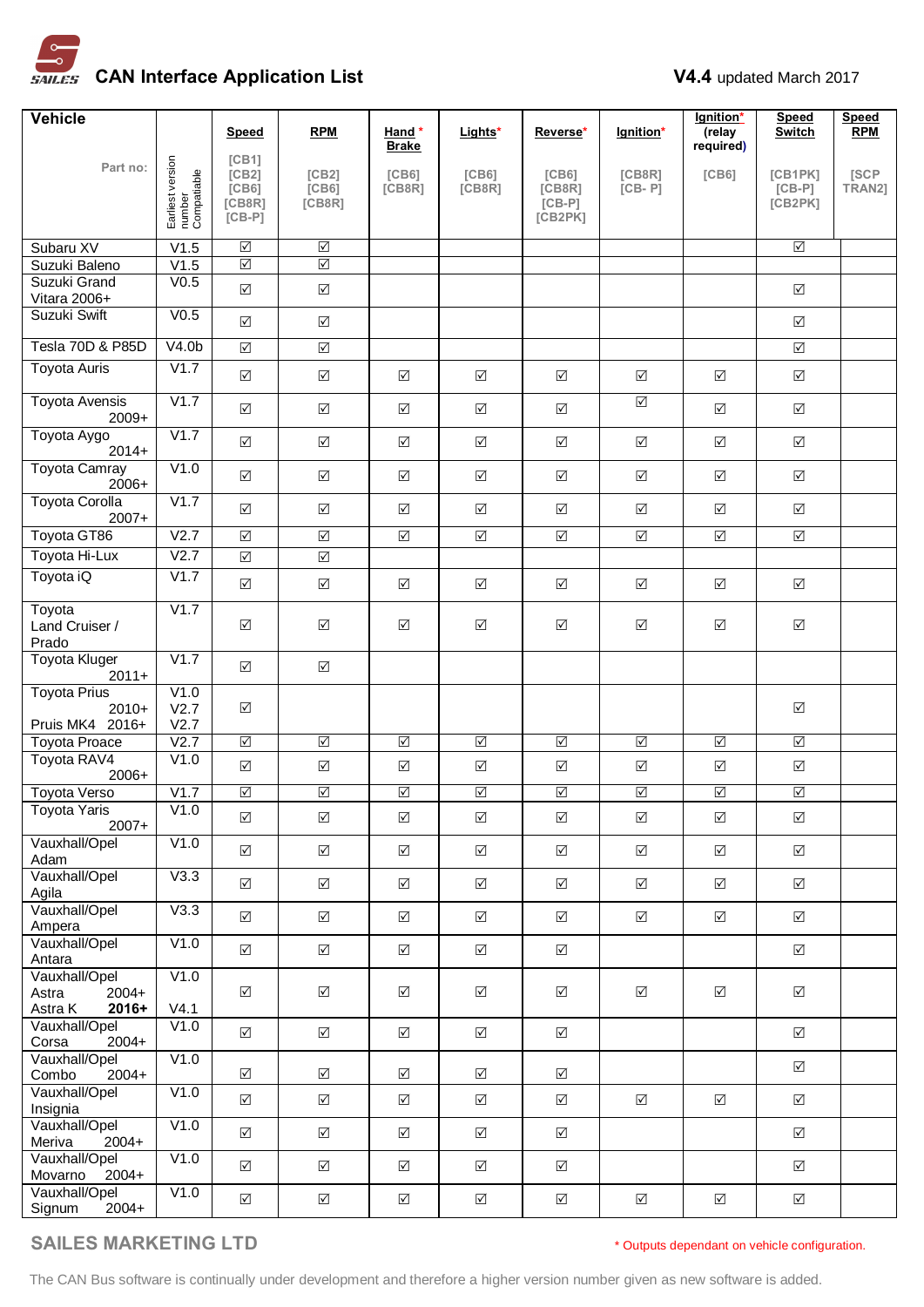

| <b>Vehicle</b>                                    |                                           |                                                            |                            |                              |                              |                                                     |                         | lgnition*               | <b>Speed</b>                   | Speed          |
|---------------------------------------------------|-------------------------------------------|------------------------------------------------------------|----------------------------|------------------------------|------------------------------|-----------------------------------------------------|-------------------------|-------------------------|--------------------------------|----------------|
|                                                   |                                           | Speed                                                      | <b>RPM</b>                 | Hand *<br><b>Brake</b>       | Lights*                      | Reverse*                                            | lgnition*               | (relay<br>required)     | <b>Switch</b>                  | <b>RPM</b>     |
| Part no:                                          | Earliest version<br>number<br>Compatiable | [CB1]<br>[CB2]<br>[C <sub>B6</sub> ]<br>[CB8R]<br>$[CB-P]$ | [CB2]<br>[C B 6]<br>[CB8R] | [C <sub>B6</sub> ]<br>[CB8R] | [C <sub>B6</sub> ]<br>[CB8R] | [C <sub>B6</sub> ]<br>[CB8R]<br>$[CB-P]$<br>[CB2PK] | [CB8R]<br>$[CB - P]$    | [C <sub>B6</sub> ]      | [CB1PK]<br>$[CB-P]$<br>[CB2PK] | [SCP<br>TRAN2] |
| Vauxhall/Opel<br>Tigra<br>2006+                   | V1.0                                      | $\Delta$                                                   | $\triangledown$            | $\Delta$                     | $\sqrt{}$                    | ☑                                                   | $\Delta$                | $\boxed{\checkmark}$    | ☑                              |                |
| Vauxhall/Opel<br>Vectra<br>$2002+$                | V1.0                                      | $\boxed{\checkmark}$                                       | $\Delta$                   | $\boxed{\checkmark}$         | $\sqrt{}$                    | $\boxed{\checkmark}$                                | $\boxed{\checkmark}$    | $\Delta$                | $\Delta$                       |                |
| Vauxhall/Opel<br>Vivaro<br>$2005+$                | V1.0                                      | $\overline{\mathsf{v}}$                                    | $\boxed{\checkmark}$       | $\boxed{\checkmark}$         | $\sqrt{}$                    | $\boxed{\checkmark}$                                | $\boxed{\checkmark}$    | $\Delta$                | $\boxed{\checkmark}$           |                |
| Vauxhall/Opel<br>Zafira<br>2006+                  | V1.0                                      | $\boxed{\checkmark}$                                       | $\boxed{\checkmark}$       | $\boxed{\checkmark}$         | $\boxed{\checkmark}$         | $\boxed{\checkmark}$                                |                         |                         | $\boxed{\checkmark}$           |                |
| Volvo C30, C70                                    | V1.0                                      | $\Delta$                                                   | $\sqrt{}$                  | $\sqrt{ }$                   |                              | $\sqrt{ }$                                          | $\boxed{\checkmark}$    | $\Delta$                | $\triangledown$                |                |
| Volvo S60 2006+<br>$2012+$                        | V1.0<br>V2.9                              | $\boxed{\checkmark}$                                       | $\Delta$                   | $\boxed{\checkmark}$         | $\sqrt{}$                    | $\boxed{\checkmark}$                                | $\boxed{\checkmark}$    | $\boxed{\checkmark}$    | $\boxed{\checkmark}$           |                |
| Volvo S80<br>$2006+$<br>$2012+$                   | V1.0<br>V2.9                              | $\Delta$                                                   | $\triangledown$            | $\boxed{\checkmark}$         | $\sqrt{}$                    | $\boxed{\checkmark}$                                | $\boxed{\checkmark}$    | $\Delta$                | $\Delta$                       |                |
| Volvo S90 2016+                                   | V4.4                                      | $\triangledown$                                            | $\triangledown$            |                              |                              | $\triangledown$                                     |                         |                         |                                |                |
| Volvo S50/V40<br>$2005+$                          |                                           | $\Delta$                                                   | $\boxed{\checkmark}$       | $\Delta$                     |                              | $\boxed{\checkmark}$                                | $\Delta$                | $\Delta$                | ☑                              |                |
| Volvo V40 2013+                                   | V3.3                                      | $\triangledown$                                            | $\triangledown$            | $\overline{\mathbb{S}}$      | $\boxed{\checkmark}$         | $\triangledown$                                     | $\triangledown$         | $\triangledown$         | $\Delta$                       |                |
| Volvo V60 2012+                                   | V2.5                                      | $\triangledown$                                            | $\triangledown$            | $\overline{\mathbb{S}}$      | $\triangledown$              | $\overline{\mathbb{S}}$                             | $\overline{\mathbb{S}}$ | $\overline{\mathbb{S}}$ |                                |                |
| Volvo V70 2006+<br>$2012+$                        | V1.0<br>V2.9                              | $\overline{\mathsf{v}}$                                    | $\Delta$                   | $\boxed{\checkmark}$         | $\Delta$                     | $\boxed{\checkmark}$                                | $\sqrt{}$               | $\Delta$                | $\boxed{\checkmark}$           |                |
| Volvo XC60,<br>XC70, XC90<br>All 2012 models      | V1.6<br>V2.9                              | $\sqrt{ }$                                                 | $\Delta$                   | ☑                            | $\boxed{\checkmark}$         | $\boxed{\checkmark}$                                | $\boxed{\checkmark}$    | $\Delta$                | $\Delta$                       |                |
| <b>VW Amorak</b>                                  | V2.5                                      | $\triangledown$                                            | $\triangledown$            | $\triangledown$              | $\overline{\mathbb{S}}$      | $\boxed{\checkmark}$                                | $\overline{\mathbb{S}}$ | $\triangledown$         | $\triangledown$                |                |
| VW Beetle 2004+<br>$2012+$                        | V2.5                                      | $\boxed{\checkmark}$                                       | $\Delta$                   | $\boxed{\checkmark}$         | $\boxed{\checkmark}$         | $\boxed{\checkmark}$                                | $\boxed{\checkmark}$    | $\boxed{\checkmark}$    | $\boxed{\checkmark}$           |                |
| VW Caddy 2004+                                    |                                           | $\Delta$                                                   | $\Delta$                   | $\boxed{\checkmark}$         | $\Delta$                     | $\boxed{\checkmark}$                                | $\boxed{\checkmark}$    | $\Delta$                | $\Delta$                       |                |
| <b>VW Caravelle</b>                               |                                           | $\boxed{\checkmark}$                                       | $\Delta$                   | $\boxed{\checkmark}$         | $\boxed{\checkmark}$         | $\boxed{\checkmark}$                                | $\boxed{\checkmark}$    | $\Delta$                | $\Delta$                       |                |
| <b>VW Crafter</b>                                 |                                           | $\boxed{\checkmark}$                                       | $\Delta$                   | $\Delta$                     | $\sqrt{}$                    | $\boxed{\checkmark}$                                | $\sqrt{}$               | $\Delta$                | $\boxed{\checkmark}$           |                |
| <b>VW Eos</b>                                     |                                           | $\Delta$                                                   | $\Delta$                   | $\boxed{\checkmark}$         | $\boxed{\checkmark}$         | $\sqrt{}$                                           | $\boxed{\checkmark}$    | $\boxed{\checkmark}$    | $\sqrt{}$                      |                |
| <b>VW Fox</b>                                     |                                           | $\triangledown$                                            | $\triangledown$            | ☑                            | $\Delta$                     | ☑                                                   | $\triangledown$         | ☑                       | $\triangledown$                |                |
| <b>VW Golf</b><br>$2004+$<br>MK7<br>$2013+$       | V2.8                                      | ☑                                                          | $\triangledown$            | ☑                            | $\sqrt{}$                    | ☑                                                   | ☑                       | ☑                       | ☑                              |                |
| <b>VW Jetta</b><br>2006+                          |                                           | $\boxed{\checkmark}$                                       | $\boxed{\checkmark}$       | ☑                            | $\Delta$                     | ☑                                                   | $\boxed{\checkmark}$    | ☑                       | ☑                              |                |
| VW Passat 2002+<br>$2015+$                        | V2.8                                      | $\overline{\mathsf{v}}$                                    | $\boxed{\checkmark}$       | $\sqrt{ }$                   | $\Delta$                     | ☑                                                   | $\triangledown$         | $\Delta$                | $\triangledown$                |                |
| <b>VW Phaeton</b>                                 |                                           | $\Delta$                                                   | $\Delta$                   | $\sqrt{ }$                   | $\sqrt{}$                    | $\sqrt{ }$                                          | $\boxed{\checkmark}$    | $\boxed{\checkmark}$    | $\triangledown$                |                |
| <b>VW Polo</b><br>2006+                           |                                           | ☑                                                          | $\triangledown$            | ☑                            | $\Delta$                     | ☑                                                   | ☑                       | ☑                       | ☑                              |                |
| <b>VW Scirocco</b>                                |                                           | $\Delta$                                                   | $\boxed{\checkmark}$       | ☑                            | $\boxed{\checkmark}$         | ☑                                                   | $\boxed{\checkmark}$    | $\boxed{\checkmark}$    | ☑                              |                |
| <b>VW Sharan</b><br>$2001+$<br>VW Sharan<br>2006+ |                                           | $\boxed{\checkmark}$                                       | $\boxed{\checkmark}$       | $\boxed{\checkmark}$         | $\boxed{\searrow}$           | $\boxed{\checkmark}$                                | $\Delta$                | $\boxed{\checkmark}$    | $\boxed{\checkmark}$           |                |
| <b>VW Tiguan</b>                                  |                                           | ☑                                                          | $\boxed{\checkmark}$       | ☑                            | $\Delta$                     | ☑                                                   | $\triangledown$         | ☑                       | $\triangledown$                |                |
| <b>VW Touran</b><br>$2003+$                       |                                           | $\Delta$                                                   | ☑                          | ☑                            | ☑                            | ☑                                                   | $\boxed{\checkmark}$    | ☑                       | $\triangledown$                |                |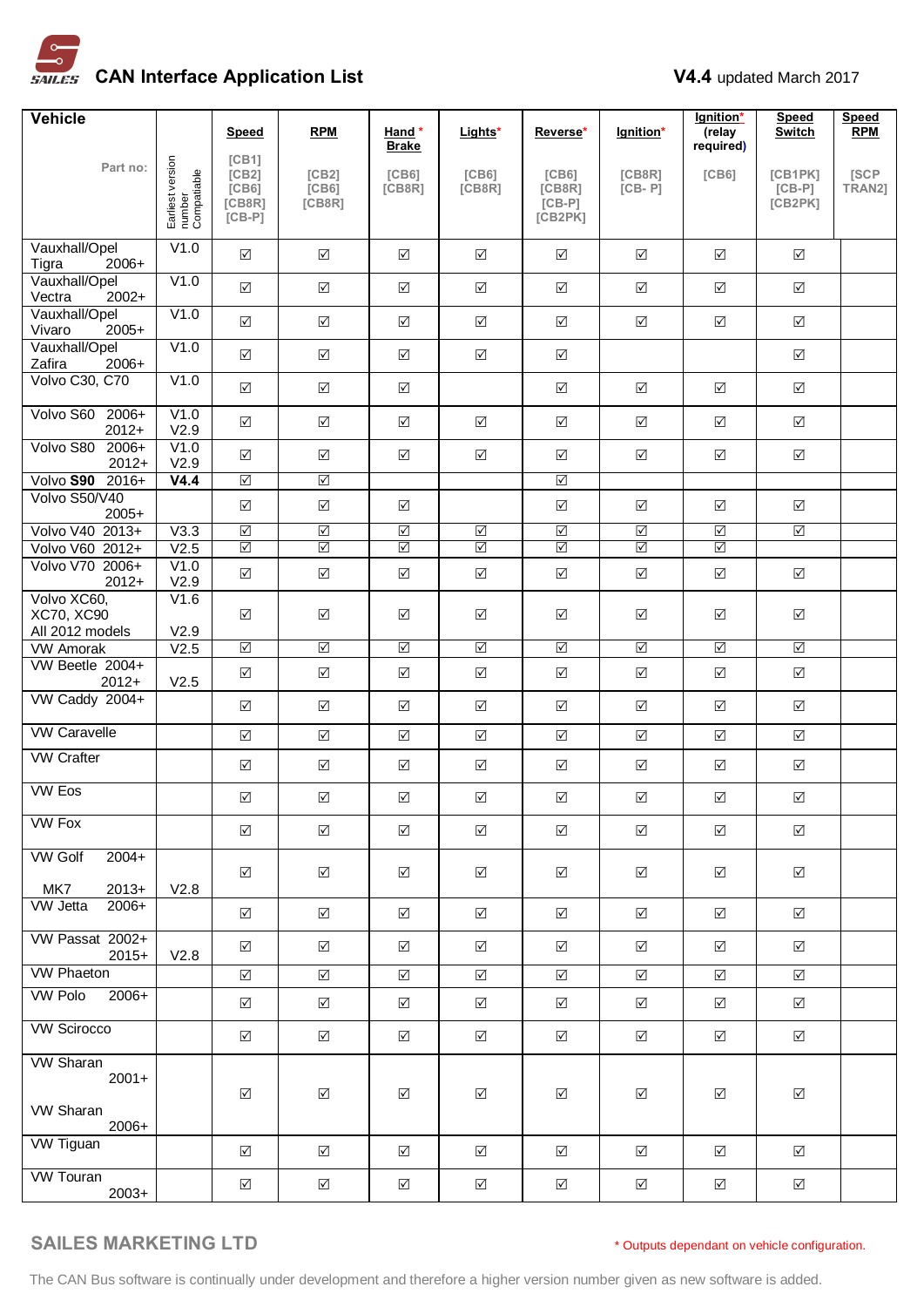

| <b>Vehicle</b>                   |                                                | <b>Speed</b>                                         | <b>RPM</b>               | Hand *<br><b>Brake</b> | Lights*                | Reverse*                                      | lgnition*            | lgnition*<br>(relay<br>required) | <b>Speed</b><br>Switch         | <b>Speed</b><br><b>RPM</b> |
|----------------------------------|------------------------------------------------|------------------------------------------------------|--------------------------|------------------------|------------------------|-----------------------------------------------|----------------------|----------------------------------|--------------------------------|----------------------------|
| Part no:                         | sion<br>number<br>Compatiable<br>Φ<br>Earliest | [CB1]<br>ICB21<br><b>[CB6]</b><br>[CB8R]<br>$[CB-P]$ | [CB2]<br>ICB61<br>[CB8R] | $ICB6$ ]<br>[CB8R]     | <b>[CB6]</b><br>[CB8R] | <b>[CB6]</b><br>[CB8R]<br>$[CB-P]$<br>[CB2PK] | [CB8R]<br>$[CB - P]$ | <b>[CB6]</b>                     | [CB1PK]<br>$[CB-P]$<br>[CB2PK] | <b>ISCP</b><br>TRAN2]      |
| <b>VW Touareg</b><br>$2004+$     |                                                | ☑                                                    | ☑                        | ☑                      | ☑                      | ☑                                             | ☑                    | ☑                                | $\triangledown$                |                            |
| <b>VW Transporter</b><br>$2004+$ |                                                | $\Delta$                                             | $\triangledown$          | ☑                      | $\boxed{\checkmark}$   | ☑                                             | ☑                    | ☑                                | $\Delta$                       |                            |
| VW UP                            | V2.8                                           | $\Delta$                                             | ☑                        | ☑                      | $\boxed{\checkmark}$   | $\Delta$                                      | ☑                    | ☑                                | ☑                              |                            |

### **US & Australian Vehicles & non Eupoean vehicles** *Earliest V1.0 compatible*

GM/Cadillac vehicles 2006+

- · Equinox
- · Tahoe
- · Suburban
- · Impala
- · Captiva
- · Cobalt
- · Cadillac CTS
- · Cadillac DTS
- · Escalade
- · Cadillac XLR)
- · Cadillac SRX

Ford 2006+

- · Edge
- · Expedition
- · Crown Victoria
- · Five Hundred
- · Focus
- · Freestyle
- · Escape
- · Explorer
- · Ecoroline vans
- · F150, F250, F350, F450
- · Navigator (Limo)
- · Ranger trucks
- · Taurus
- · Territory